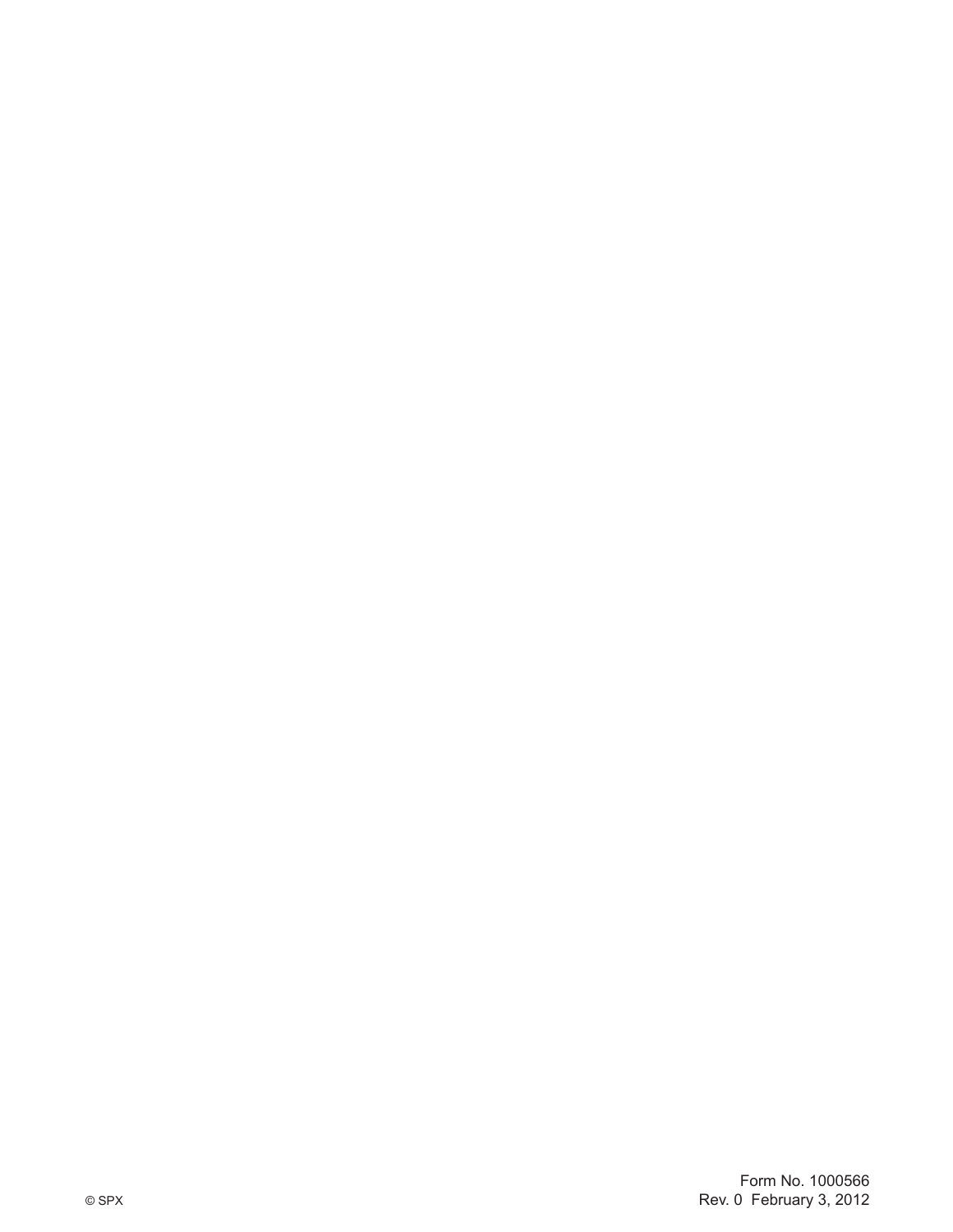## **Table of Contents**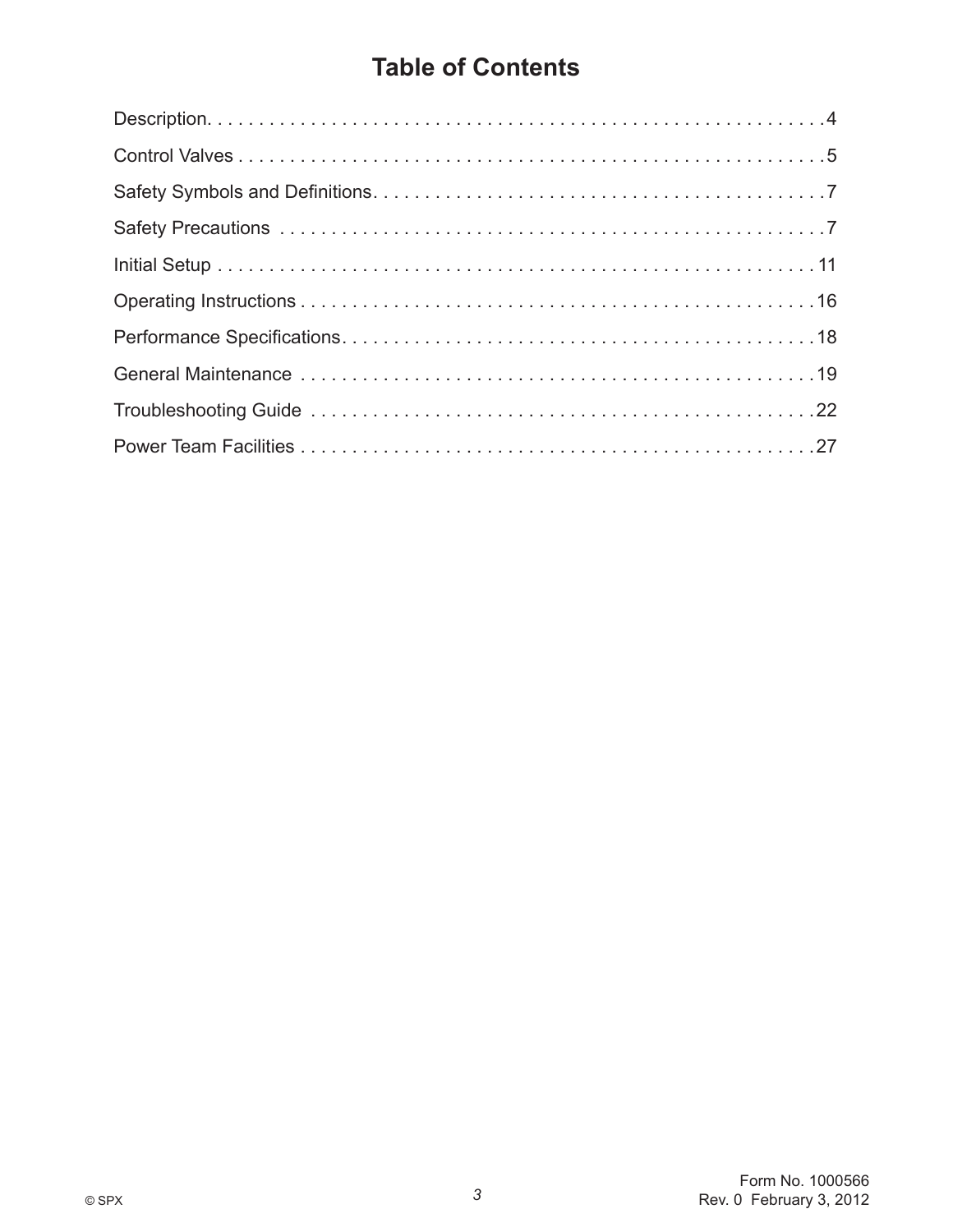## **Description**

*The PQ120 series hydraulic pumps are designed to have a maximum of 690 bar (10,000 psi) at*  a flow rate of 1966 cc/min (120 cu. in/min). A pump can be valved for use with either single- or *double-acting cylinders. All pumps come fully assembled, less fluid, and ready for work.* 

## **PQ120 Series Pump**

Pump prewired at factory with a 2.2kW (3hp), 460 volt, 60 Hz. 3 Phase motor. The PQ120 series also available in 230V 60 Hz or 220/380V 50 Hz.



**Figure 1. PQ120 Series Pump**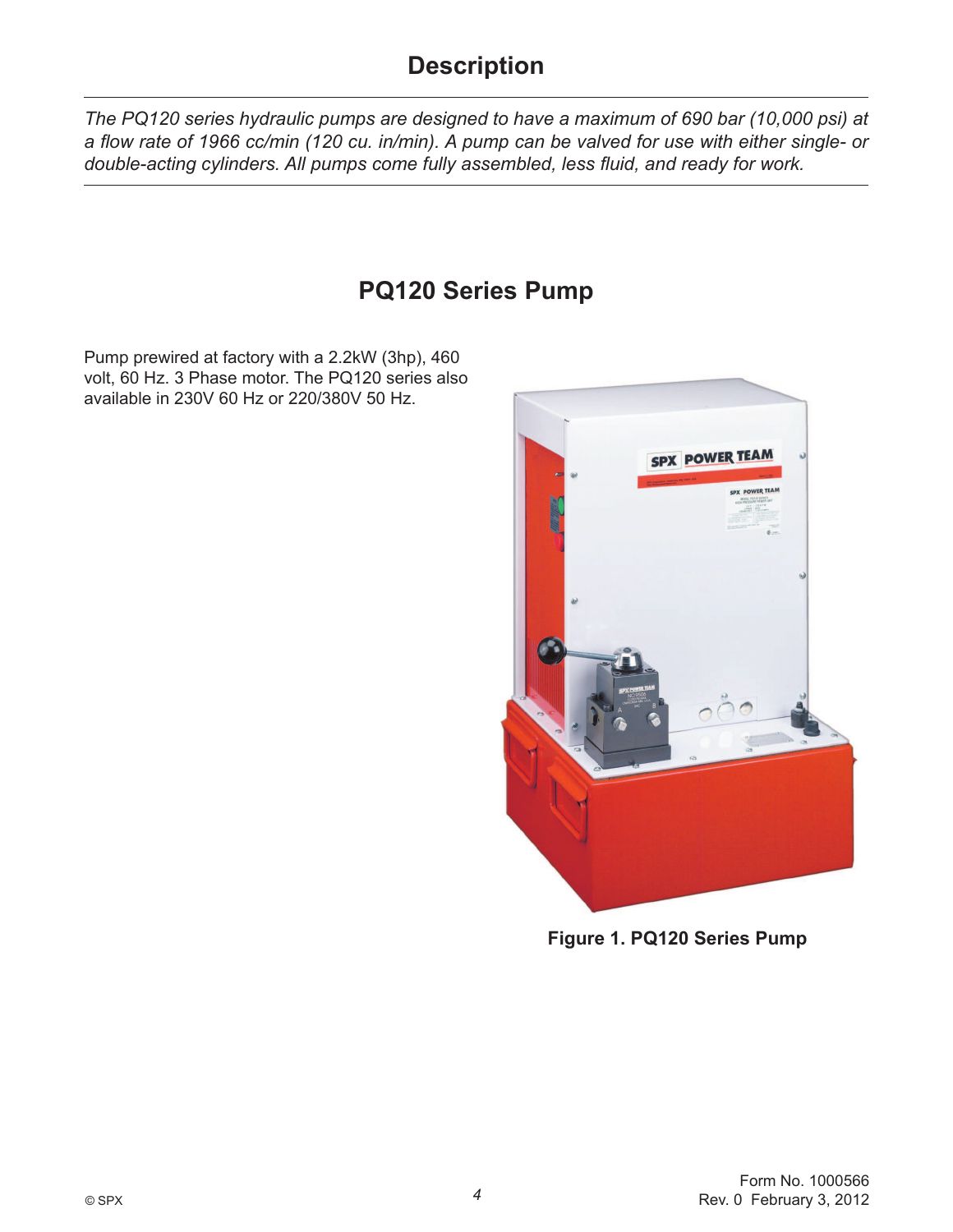## **Control Valves**

Max. Capacity: 690 bar (10,000 psi)





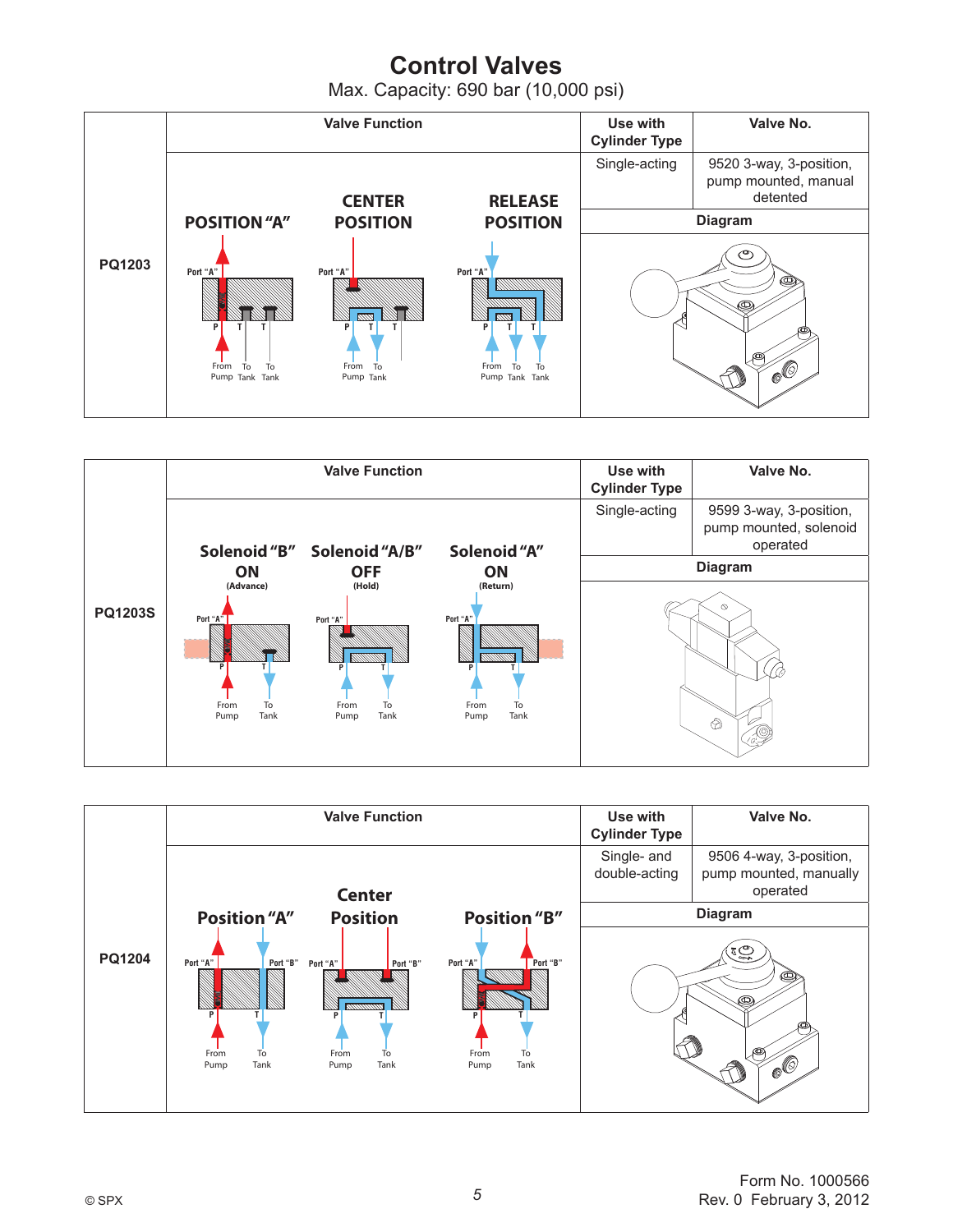

**Table 1. Pump Configurations**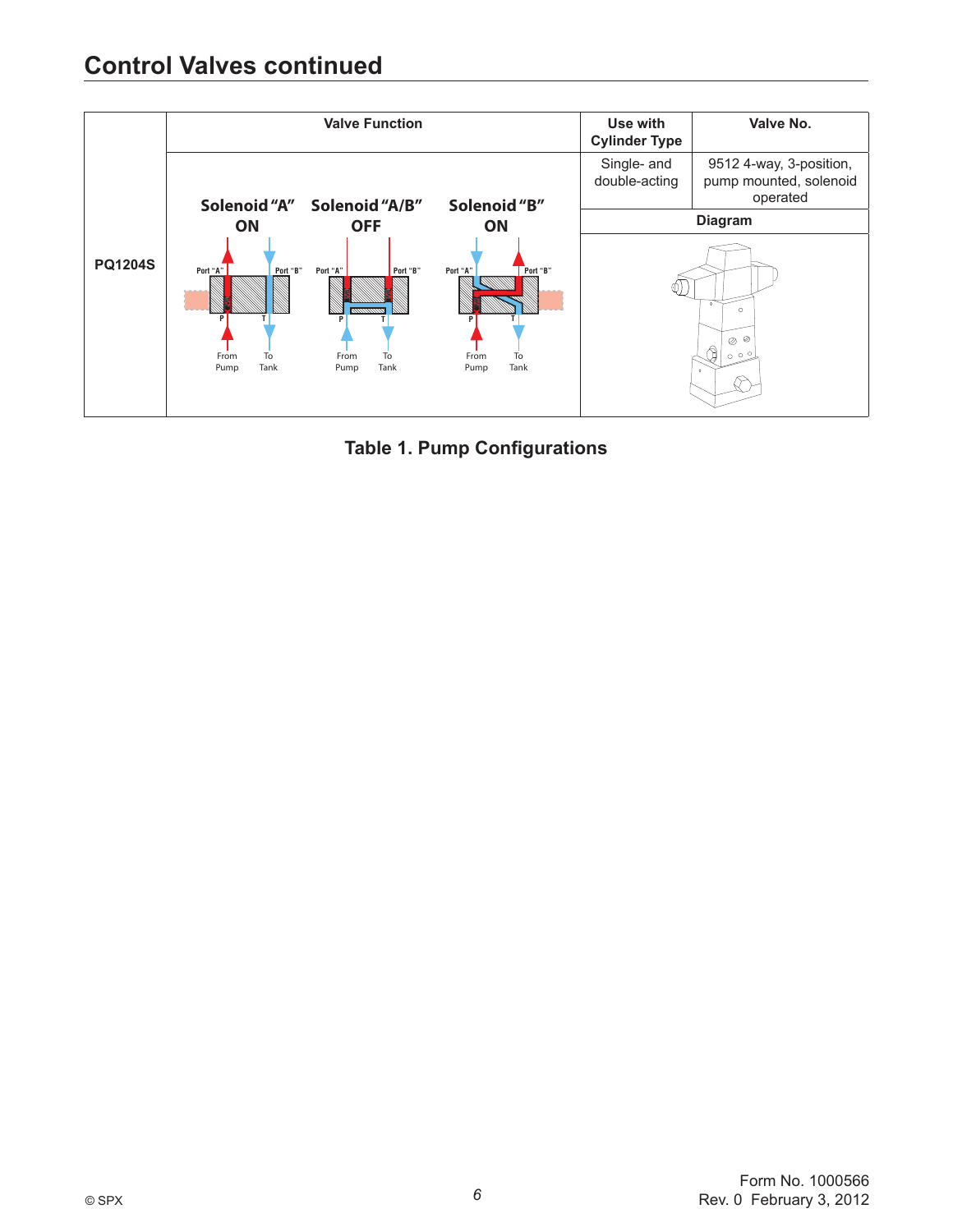## **Safety Symbols and Definitions**

The safety signal word designates the degree or level of hazard seriousness.



 **DANGER**: Indicates an imminently hazardous situation which, if not avoided, will result in death or serious injury.



 **WARNING**: Indicates a potentially hazardous situation which, if not avoided, could result in death or serious injury.



 **CAUTION**: Indicates a potentially hazardous situation which, if not avoided, may result in minor or moderate injury.

**CAUTION**: Used without the safety alert symbol indicates a potentially hazardous situation which, if not avoided, may result in property damage.

**IMPORTANT**: Important is used when action or lack of action can cause equipment failure, either immediate or over a long period of time.





## **Safety Precautions**

- The following procedures must be performed by qualified, trained personnel who **are familiar with this equipment. Operators must read and understand all safety precautions and operating instructions included with the pump. If the operator cannot**  read these instructions, operating instructions and safety precautions must be read **and discussed in the operator's native language.**
- **These products are designed for general use in normal environments. These products**  are not designed for lifting and moving people, agri-food machinery, certain types of mobile machinery, or in special work environments such as: explosive, flammable, or **corrosive. Only the user can decide the suitability of this product in these conditions**  or extreme environments. Power Team will supply information necessary to help make **these decisions. Consult your nearest Power Team facility.**



- **Safety glasses must be worn at all time by the operator and anyone within sight of**  the unit. Additional personal protection equipment may include: face shield, goggles, gloves, apron, hard hat, safety shoes, and hearing protection.
- The owner of this tool must ensure that safety-related decals are installed, maintained, **and replaced if they become hard to read.**
- **Shut OFF the motor before opening any connections in the system.**
- **The guide cannot cover every hazard or situation so always do the job with SAFETY FIRST.**

#### **Pump**



- **Do not exceed the hydraulic pressure rating noted on the pump nameplate or tamper with the internal high pressure relief valve. Creating pressure beyond rated capacities can result in personal injury.**
- Retract the system before adding fluid to prevent overfilling the pump reservoir. An overfill can cause personal injury due to excess reservoir pressure created when **cylinders are retracted.**
- **The load must be under operator control at all times.**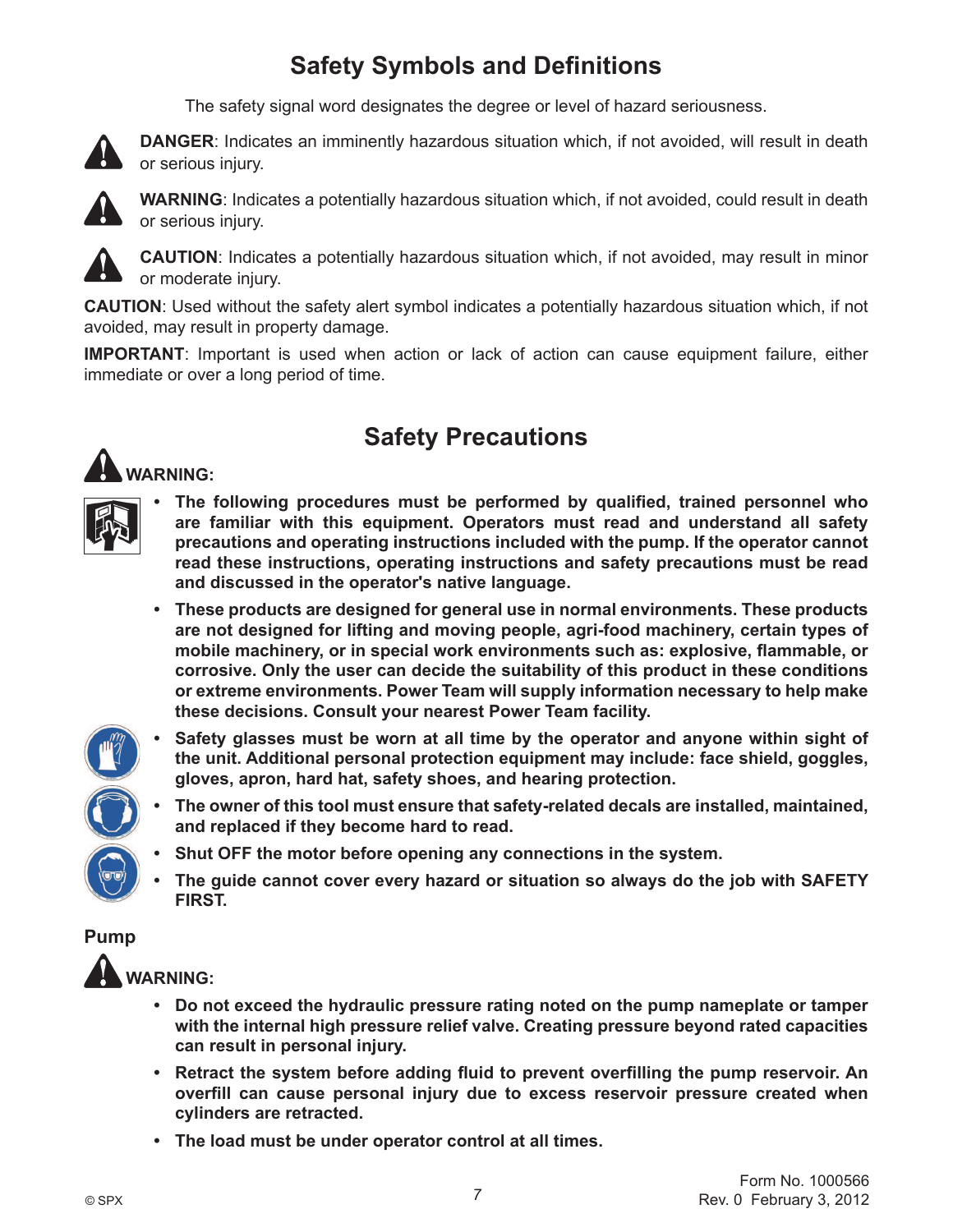**Do not connect pump to hydraulic system powered by another pump.**

#### **Electric-Driven Motor**

#### **WARNING:**



- Electrical work must be performed and tested by a qualified electrician per local **directives and standards.**
- **Disconnect the pump from the power supply and relieve pressure before removing the motor case cover or performing maintenance or repair.**
- **Check the total amperage draw for the electrical circuit you will be using. For example:** *Do not connect a pump that may draw 25 amps to a 20 amp fused electrical circuit.*
- **Never use an ungrounded power supply with this unit.**
- **•** Changing the voltage is an involved and, if incorrectly performed, hazardous procedure. Consult the manufacturer for specific information before attempting rewiring.
- **Wire pump motors for counterclockwise rotation when viewed from the shaft end of the motor.**
- **Do not attempt to increase the power line capacity by replacing a fuse with another**  fuse of higher value. Overheating the power line may result in fire.
- **Exposing electric pumps to rain or water could result in an electrical hazard.**
- **Example 2** Avoid conditions that can cause damage to the power cord, such as abrasion, crushing, sharp cutting edges, or corrosive environment. Damage to the power cord can cause **an electrical hazard.**

#### **Hoses**



**• Before operating the pump, tighten all hose connections using the correct tools. Do** not overtighten. Connections should be only secure and leak-free. Overtightening can cause premature thread failure or high pressure fittings to split at pressures lower **than their rated capacities.**



**Should a hydraulic hose rupture, burst, or need to be disconnected, immediately shut off the pump and shift the control valve twice to release pressure. Never attempt to**  grasp a leaking hose under pressure with your hands. The force of escaping hydraulic fluid could cause serious injury.



- Do not subject the hose to potential hazard, such as fire, sharp surfaces, heavy impact, or extreme heat or cold. Do not allow the hose to kink, twist, curl, or bend so tightly that the fluid flow within the hose is blocked or reduced. Periodically inspect the hose for wear, because any of these conditions can damage the hose and possibly result in **personal injury.**
- **Do not use the hose to move attached equipment. Stress can damage the hose and possibly cause personal injury.**
- **Hose material and coupler seals must be compatible with the hydraulic fluid used.** Hoses also must not come in contact with corrosive material such as creosote**impregnated objects and some paints. Consult the manufacturer before painting a hose. Never paint the couplers. Hose deterioration due to corrosive materials may result in personal injury.**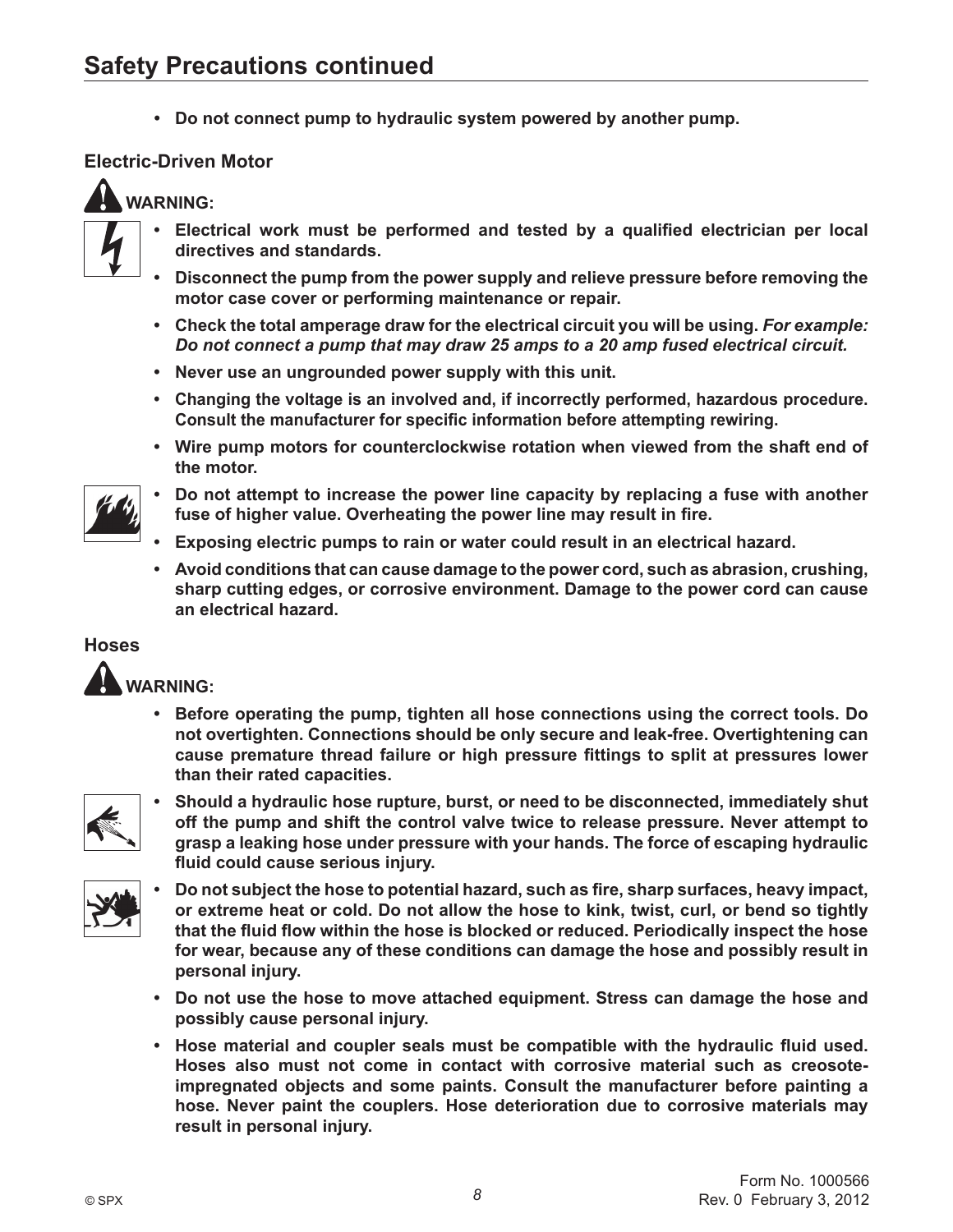- **Avoid straight line tubing connections in short runs. Straight line runs do not provide**  for expansion and contraction due to pressure and/or temperature changes. See diagrams in Set-up section of this form.
- **Eliminate stress in the tube lines. Long tubing runs should be supported by brackets or Clips. Tubes through bulkheads must have bulkhead fittings. This makes easy removal possible and helps support the tubing.**
- **Carefully inspect all hoses and fittings prior to use. Before each use, check entire hose** for cuts. leaks, abrasion or bulging of cover, or damage or movement of couplings. If any of these conditions exist, replace the hose immediately. NEVER attempt to repair **the hose.**

#### **Cylinder**

 **DANGER:**

- **Do not exceed rated capacities of the cylinders. Excess pressure may result in personal injury.**
- **Avoid off-center loads that could damage the cylinder and/or cause loss of the load.**
- **Read and understand all safety and warning decals and instructions for devices attached.**
- **Inspect each cylinder and coupler before each shift or usage to prevent unsafe conditions from developing.**
- **Do not use cylinders if they are damaged, altered or in poor condition.**
- **Do not use cylinders with bent or damaged couplers or damaged port threads.**
- **Under certain conditions, the use of an extension with a hydraulic cylinder may not be advisable and could present a dangerous condition.**
- **Avoid pinch points or crush points that can be created by the load or parts of the cylinder.**
- **•** To help prevent material fatique if the cylinder is to be used in a continuous application, the load should not exceed 85% of the rated capacity or stroke.
- **Cylinder must be on a stable base which is able to support the load while pushing or lifting.**
- To help prevent personal injury, use shims, friction material or constraints to prevent **slippage of the base or load.**
- Do not set poorly-balanced or off-center loads on a cylinder.
- The load can tip or the cylinder can "kick out" and cause personal injury.
- Do not use the locking collar on a threaded piston as a stop. The threads may shear **resulting in loss of the load.**
- **•** If this component is used to lift or lower loads, be certain that the load is under operator **control at all times and that others are clear of the load.**
- **Do not drop the load.**
- **•** As the load is lifted, use blocking and cribbing to quard against a falling load.



To help prevent personal injury, do not allow personnel to go under or work on a load before it is properly cribbed or blocked. All personnel must be clear of the load before **lowering.**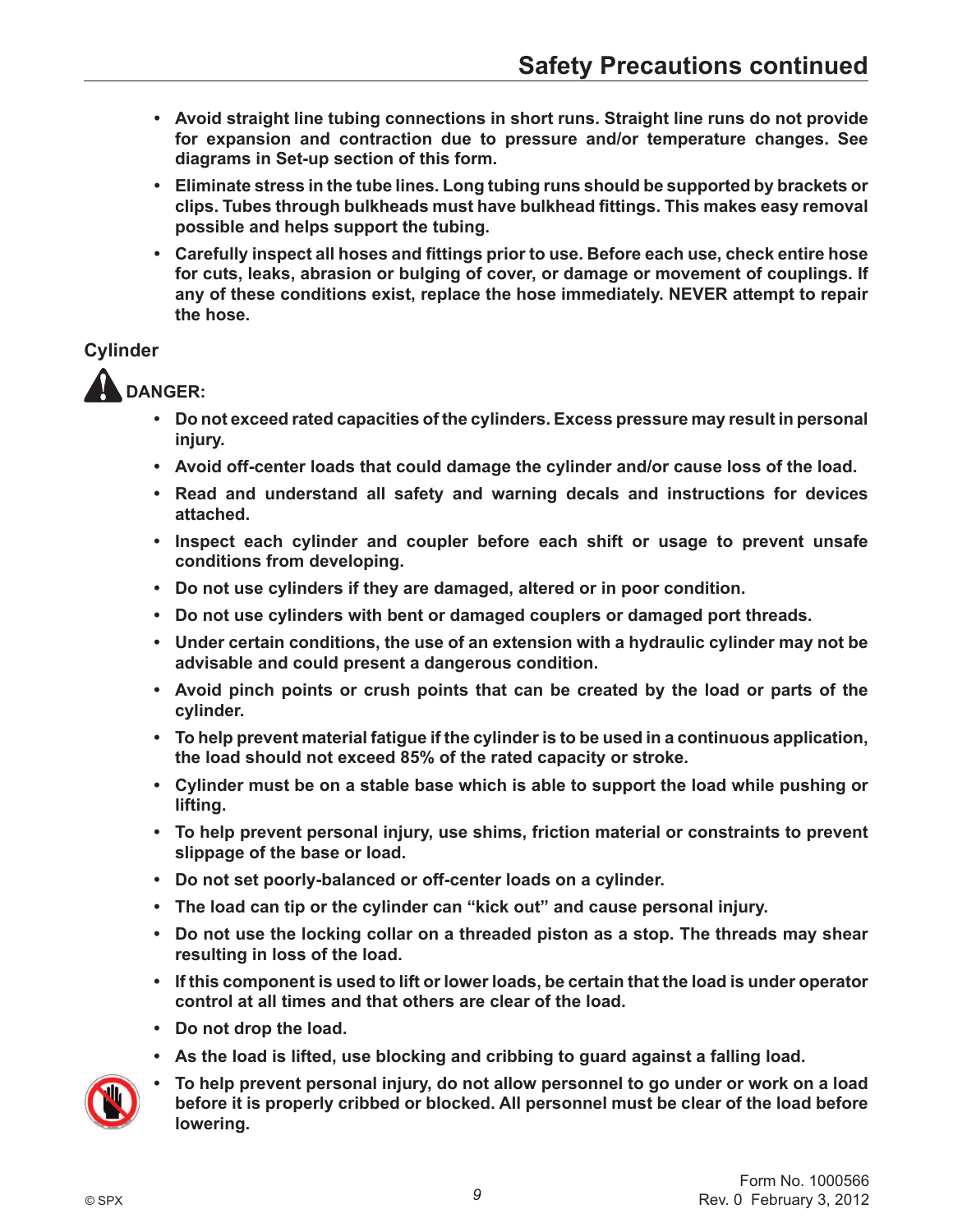• Never use extreme heat to disassemble a hydraulic cylinder or ram. Metal fatigue and/ **or seal damage will result and can lead to unsafe operating conditions.** 

#### **IMPORTANT**

- **Keep the cylinder clean at all times.**
- While at a job site, when the cylinder is not in use, keep the piston rod fully retracted **and upside down.**
- **Always use protective covers on disconnected quick couplers.**
- **When mounting cylinders or rams using the internal piston rod threads, collar threads,** threaded tie rods or base mounting holes, the threads must be fully engaged. Always use SAE grade 8 or better fasteners when attaching components to cylinders or rams **and tighten securely.**
- **Limiting the stroke and pressure on all cylinders will prolong their life.**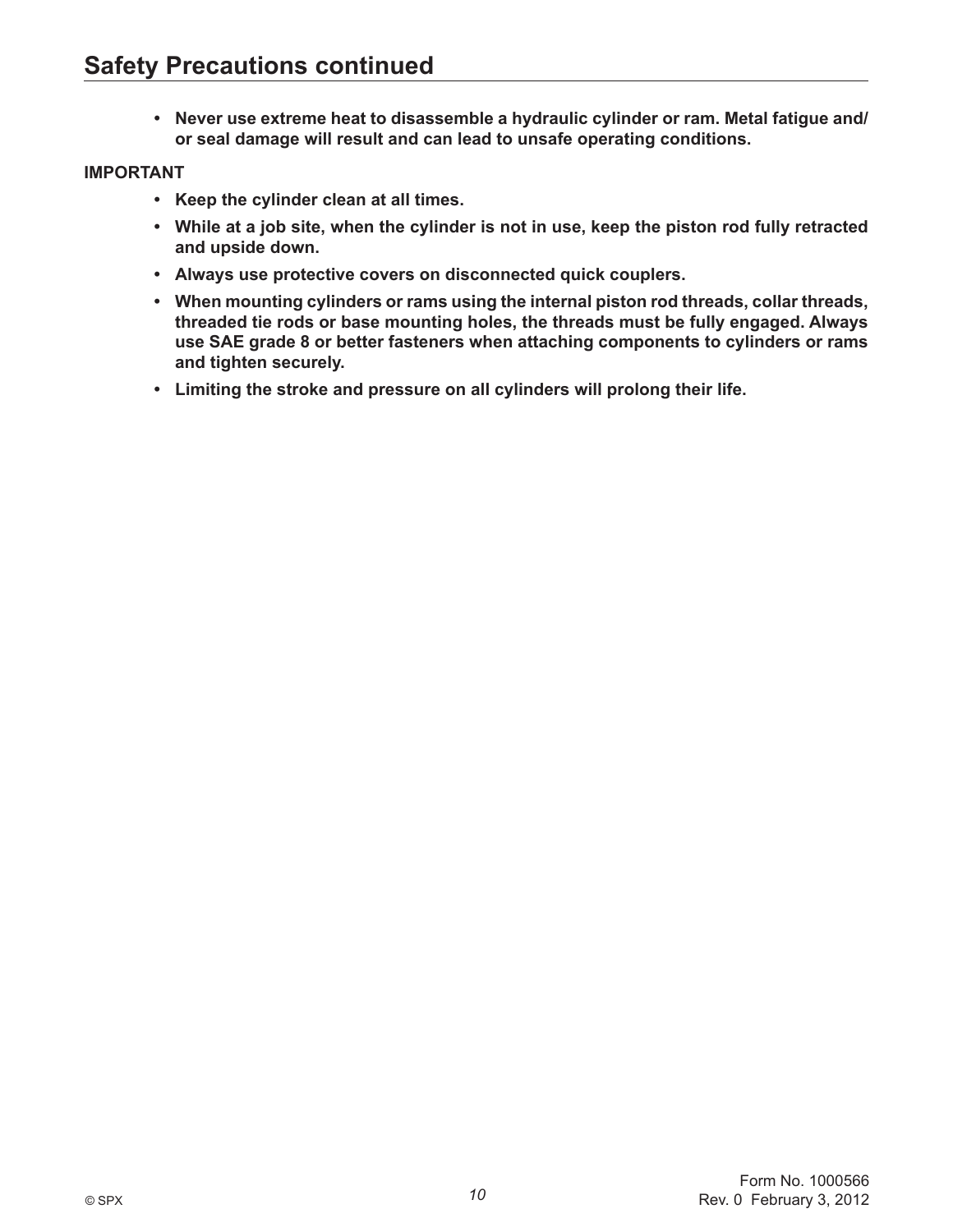## **Initial Setup**

- 1. Remove all packing materials from the assembled unit.
- 2. Inspect the unit upon arrival. The carrier, not the manufacturer, is responsible for any damage resulting from shipment.

#### **Filling the Pump Reservoir**

Most pumps are shipped without hydraulic fluid in the reservoir. Hydraulic fluid may have been shipped in a separate container, but if hydraulic fluid is needed, use only approved Power Team hydraulic fluid rated at AW 46 47 cSt @ 38°C (215 SUS @ 100°F). If low temperature requirements are needed, use hydraulic fluid 5.1 cSt @ 100 $^{\circ}$ C (451 cSt @ -40 $^{\circ}$ C).

- 1. Clean the area around the filler cap to remove all debris. Any foreign material in the fluid can damage the polished surfaces and precision-fit components of this pump.
- 2. Retract all cylinders to the return position.
- 3. Remove the filler cap, and insert a clean funnel with a filter. Fill the reservoir with hydraulic fluid to within 25 mm (1 in.) of the cover plate. Replace the filler cap.
- 4. Cycle the pump (with the cylinders attached) several times. Retract the cylinders, and check the fluid level in the pump reservoir.

#### **Hydraulic Connections**

- 1. Clean the areas around the fluid ports of the pump and cylinders.
- 2. Inspect all threads and fittings for signs of wear or damage, replace as needed.
- 3. Clean all hose ends, couplers or union ends.
- 4. Remove the thread protectors from the hydraulic fluid outlets.
- 5. Connect the hose assembly to the hydraulic fluid outlet, and couple the hose to the cylinder.



**CAUTION:** To prevent personal injury from leaking hydraulic fluid, seal all hydraulic connections with a high-quality, non-hardening, pipe thread sealant.



**IMPORTANT: Sealant tape or non hardening sealer tape can be used to seal hydraulic**  connections if only one layer of tape is used. Apply tape carefully, two threads back, to prevent it from being pinched by the coupler and broken off inside the system. Loose pieces of sealant could travel through the system and obstruct the flow of fluid or cause **jamming of precision-fit parts.** 

#### **Electric Motor Operation**

The electric motor is wired for 220/380 or 230/460 volts, 50/60Hz. Some motors can be rewired. Consult Power Team technical support.

- 1. Verify the valve is in the neutral or hold position.
- 2. Connect the motor to a power supply.

#### **Caution:**

- **The correct voltage is required for the pump to operate. Verify the voltage rating on the pump motor name plate matches the outlet or power source you are using. Low voltage may cause: an overheated motor; a motor that fails to start under load; motor surging when trying to**  start; or a stalled motor before maximum pressure is reached.
- **Check the voltage at the motor with the pump running at full pressure.**
- Never run the motor on long, light gauge extension cords. Refer to Table 2. Minimum **Recommended Gauge Table.**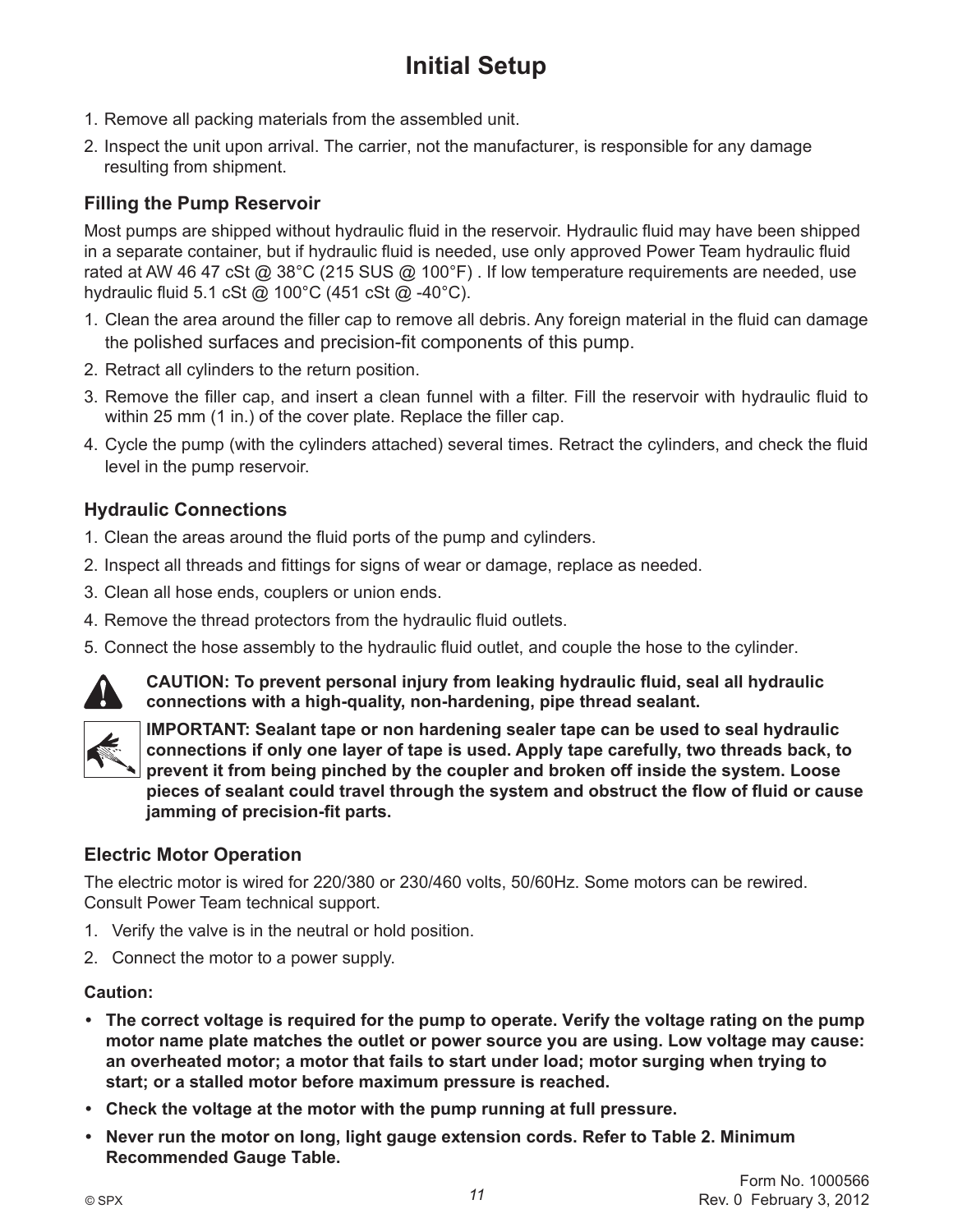## **Initial Setup continued**

| <b>AMPS</b><br>at Maximum | Electrical Cord Size AWG (mm <sup>2</sup> ) 3.2 Volt Drop<br>Length of Electrical Cord |                         |           |         |           |          |            |            |
|---------------------------|----------------------------------------------------------------------------------------|-------------------------|-----------|---------|-----------|----------|------------|------------|
| Hyd. Pressure             |                                                                                        | mm <sup>2</sup>         |           |         |           |          | <b>AWG</b> |            |
|                           | $0-8$ m                                                                                | $8-15 m$                | $15-30 m$ | 30-46 m | $0-25$ ft | 25-50 ft | 50-100 ft  | 100-150 ft |
| 6                         | 0.75                                                                                   |                         | 1.5       | 2.5     | 18        | 16       | 14         | 12         |
| 10                        | 0.75                                                                                   | 1.5                     | 2.5       | 4       | 18        | 14       | 12         | 10         |
| 14                        |                                                                                        | 2.5                     | 4         | 6       | 16        | 12       | 10         | 8          |
| 18                        | 1.5                                                                                    | 2.5                     | 6         | 6       | 14        | 12       | 8          | 8          |
| 22                        | 1.5                                                                                    | $\overline{\mathbf{4}}$ | 6         | 10      | 14        | 10       | 8          | 6          |
| 26                        | 2.5                                                                                    | 4                       | 6         | 10      | 12        | 10       | 8          | 6          |
| 30                        | 2.5                                                                                    | 4                       | 10        | 16      | 12        | 10       | 6          | 4          |

#### **Table 2. Minimum Recommended Gauge Table**

- 3. Start the pump and shift as required.
- 4. Turn off the pump when not in use.
- 5. This pump has been assembled with a three-phase 60 cycle motor that can be wired for 230 or 460 volts. The pump is wired at the factory for 460 volts and is not supplied with a power cord or plug. This pump may also be ordered with a 50 cycle, 220 or 380 volt motor that is wired at the factory for either voltage and is not supplied with a power cord or a plug.
- 6. When installing a power supply, use a 14 gauge, 4 strand copper electrical cable. Refer to Figure 2 for the correct wire locations. If the armature of the motor turns in a clockwise (CW) rotation, reverse the location of any two of the three power supply leads.
- 7. The line voltage must be compatible with the amperage draw required by the pump. Provide wiring as required. To change the voltage of the motor, refer to the diagram on the motor nameplate or to the latest electrical schematic in Parts List shipped with the unit or available online at http://www. powerteam.com.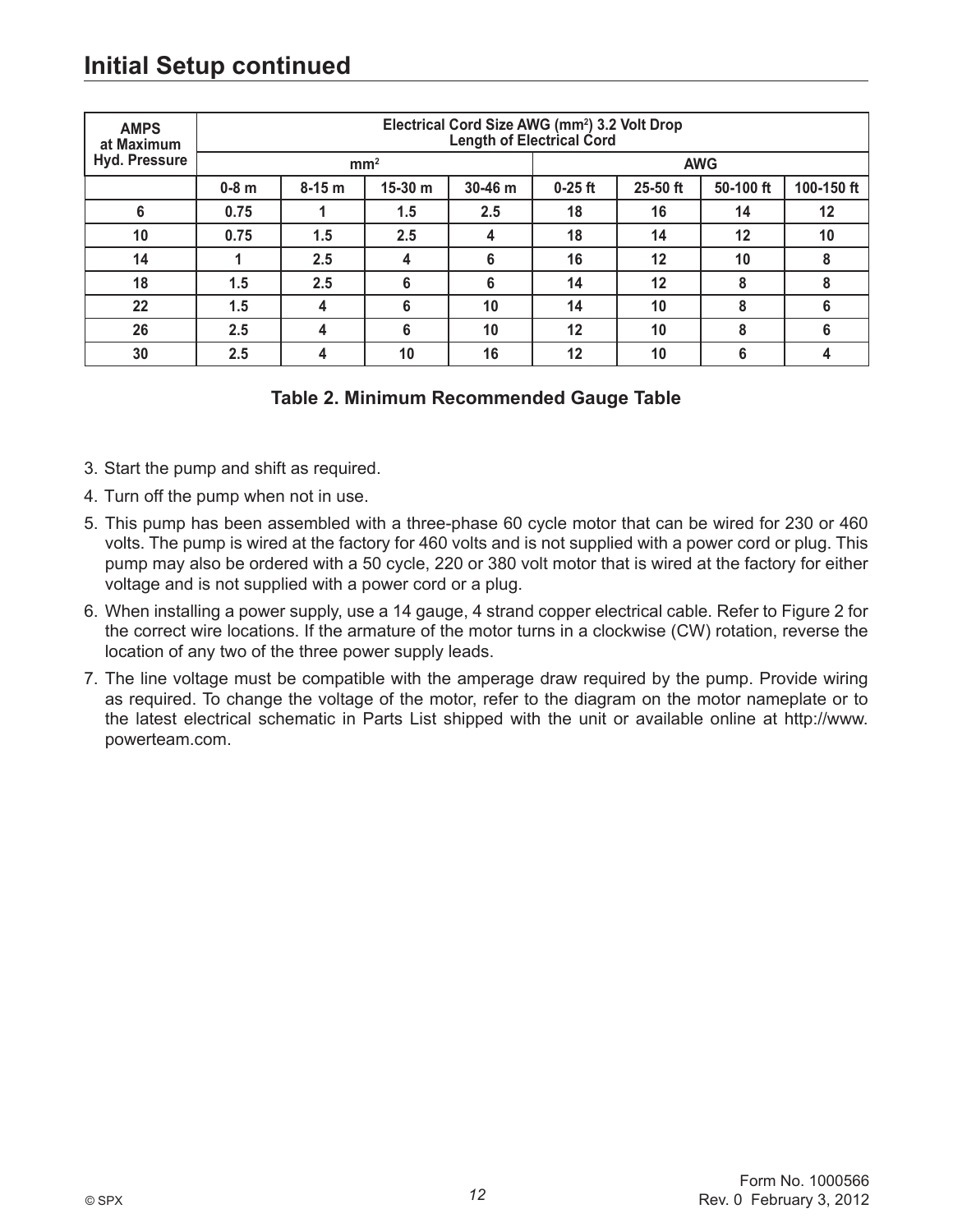

**Figure 2. Power Supply**

**WARNING: Changing the voltage on this unit is an involved and potentially hazardous proce** dure if performed incorrectly. If assistance is required, consult the Power Team Technical Ser**vice Department 1-800-477-8326.** 

- 8. Consult the electrical schematic in Parts List when wiring a solenoid valve into the electrical system.
- 9. When overheating occurs, the thermal overload will kick out. To start the pump again when the unit has cooled, place the valve in neutral, press the Reset (red) button on the magnetic starter, and push the Start button on the pump end panel.
- 10. If a power outage should occur while using the pump, the pump will need to be restarted when power has been restored. Place the valve in the neutral position, and push the start button on the pump end panel.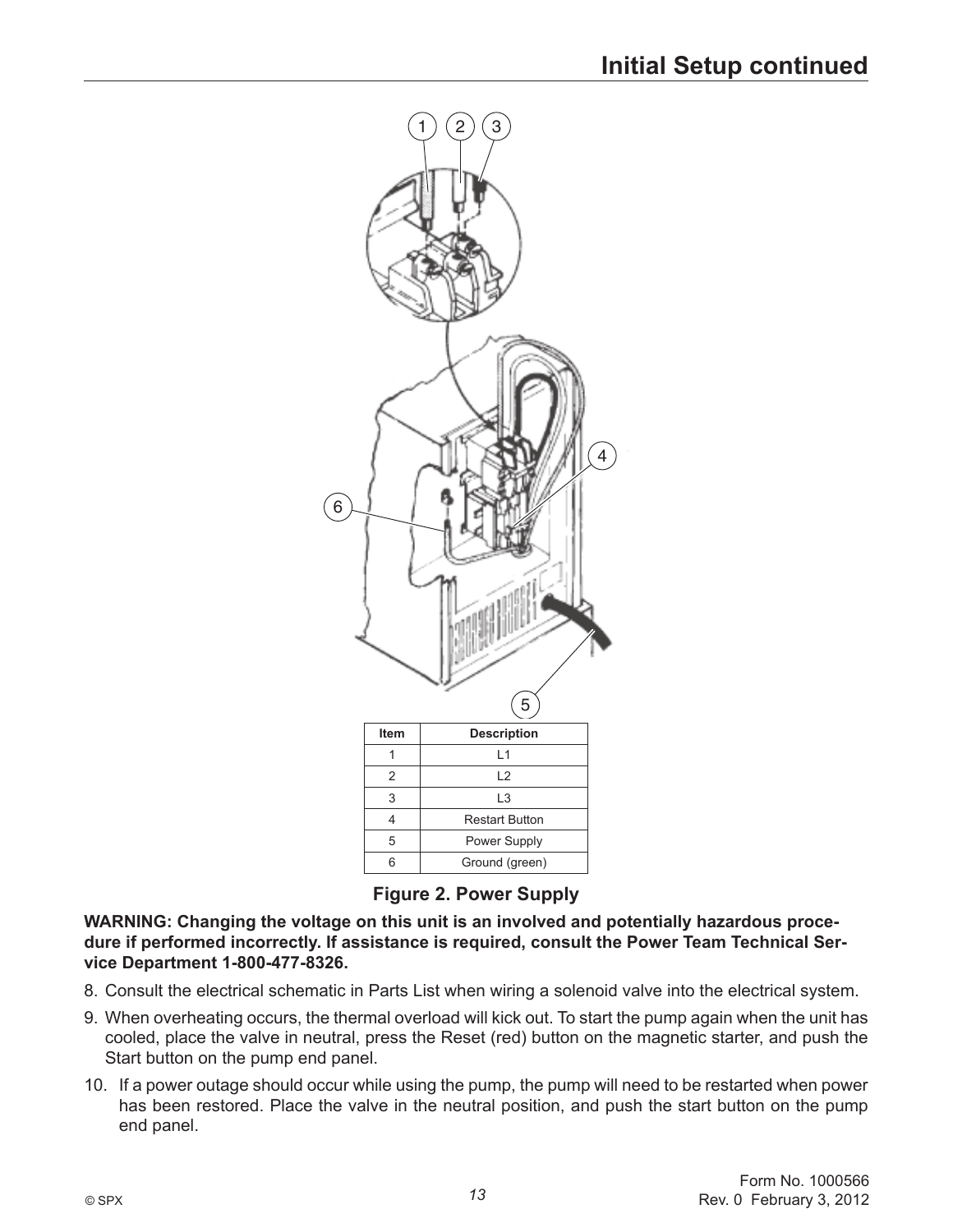### **Bleeding Air from the System**

After all connections are made, the hydraulic system must be bled of any trapped air. See Figure 3. With no load on the system and the pump vented and positioned higher than the hydraulic device, cycle the system several times. Check the reservoir fluid level and fill to proper level with Power Team hydraulic fluid as necessary. If there is a problem contact the Power Team.



**Figure 3. System Bleeding**

**IMPORTANT**: Some spring return cylinders or rams have a cavity in the rod that forms an air pocket. This type of cylinder or ram should be bled when positioned upside-down or lying on its side with the port facing upward.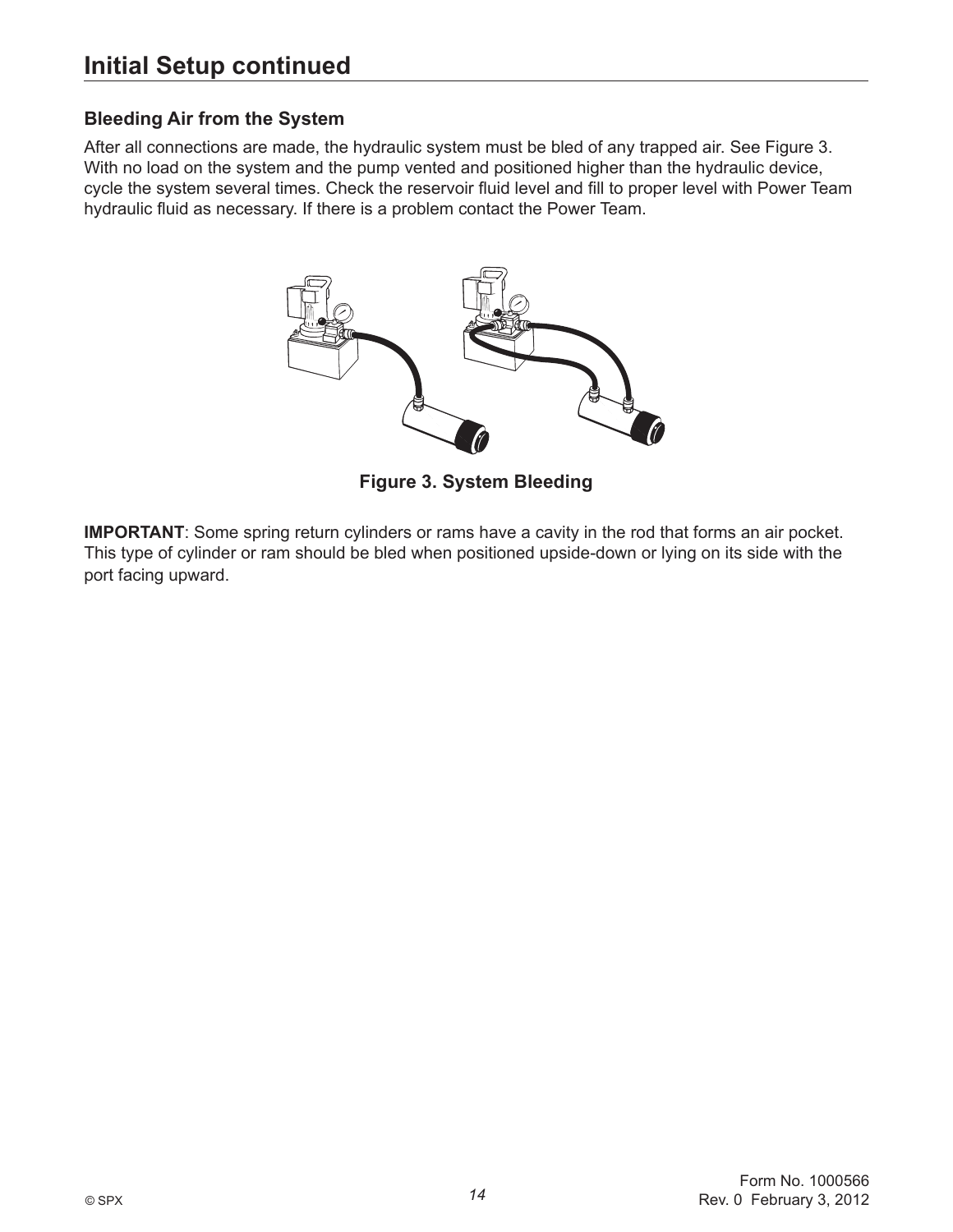### **Hydraulic Pressure Gauge (optional)**

To install a hydraulic pressure gauge:

1. See Figure 4. Remove the pipe plug from the gauge port located on the side of the hydraulic valve.



**Figure 4. Gauge Port**

**No. 9610**<br>2 Position Pilot Operated<br>3 Way Automatic Valve SPX Corporation (SPX Corporation)

**Figure 5. Elbow Installed** 



**Figure 6. Gauge Installed** 

- 2. See Figure 5. Install sealant tape or non hardening sealer to a 45 degree elbow (PN 9678). Install the elbow in gauge port as shown.
- 3. Install sealant tape or non hardening sealer to the gauge.

4. See Figure 6. Install the pressure gauge.

Form No. 1000566 Rev. 0 February 3, 2012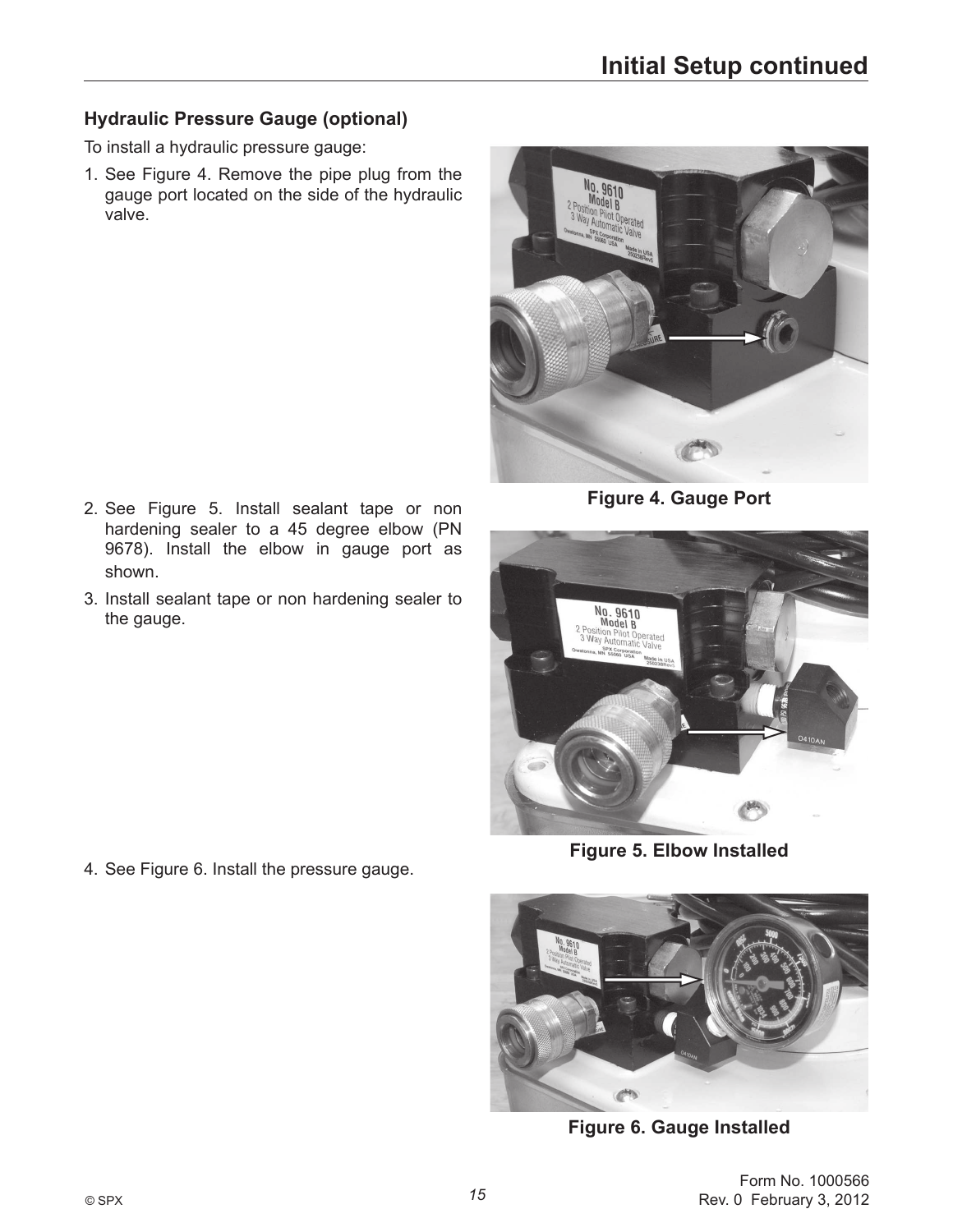## **Operating Instructions**

#### **Bleeding Air from the System**

- 1. Cycle the hydraulic system until operation is smooth and consistent.
- 2. Check the pump reservoir level. Add Power Team hydraulic fluid as needed.

#### **Operation**

- 1. All valve and hose connections should be secure, and the reservoir should be filled to the proper hydraulic fluid level.
- 2. Connect the power supply.
- 3. With the valve in the neutral or return position, jog the pump several times using the jog switch on the pump end panel.
- 4. Place the switch in the run position and let the pump run at idle for two minutes.
- 5. Cycle the pump and cylinder several times to eliminate air from the system.

**NOTE:** If using a large double-acting cylinder, after eliminating the air from the system and with the cylinder in the retracted position, refill the pump reservoir to 1" from the pump cover plate.

#### **Motor Control**

See Figure 7. This remote will start and run the pump motor to advance or retract of the cylinder when released it allows the pressure to be held.

- 1. Press the rocker switch toward the Advance side of the switch and hold to extend the cylinder.
- 2. Press the rocker switch toward the Retract side of the switch and hold to retract the cylinder.
- 3. Release the rocker switch and the pump will stop but the system will hold.

# **Figure 7. Advance-Hold-Retract Remote**

#### **Pressure Regulating Valve**

NOTE: For easy adjustment of the pressure regulating valve, always adjust the pressure by in**creasing to the desired pressure setting.**

#### **IMPORTANT:** The pressure range is from 69-690 bar (1,000-10,000 psi) depending on the pump **model.**

A pressure regulating valve can be adjusted to bypass fluid at a desired pressure setting while the pump motor continues to run.

- 1. Loosen the locknut on the pressure regulating valve, and turn the adjusting screw a few turns counterclockwise (CCW) to decrease the pressure setting to a lower than desired pressure.
- 2. Connect the pump power supply, and place the hydraulic control valve in the advance position. Place the motor control toggle switch in the run position, and push the start button.
- 3. Slowly turn the adjusting screw in a clockwise (CW) direction to gradually increase the pressure setting. When the desired pressure setting is reached, lock the adjusting screw into position by tightening the locknut.

### **Pressure Regulating Switch**

A pressure switch can be adjusted to stop the pump motor at a desired pressure setting, and restart the

G

er. G-

ம்  $\bigcirc$  ano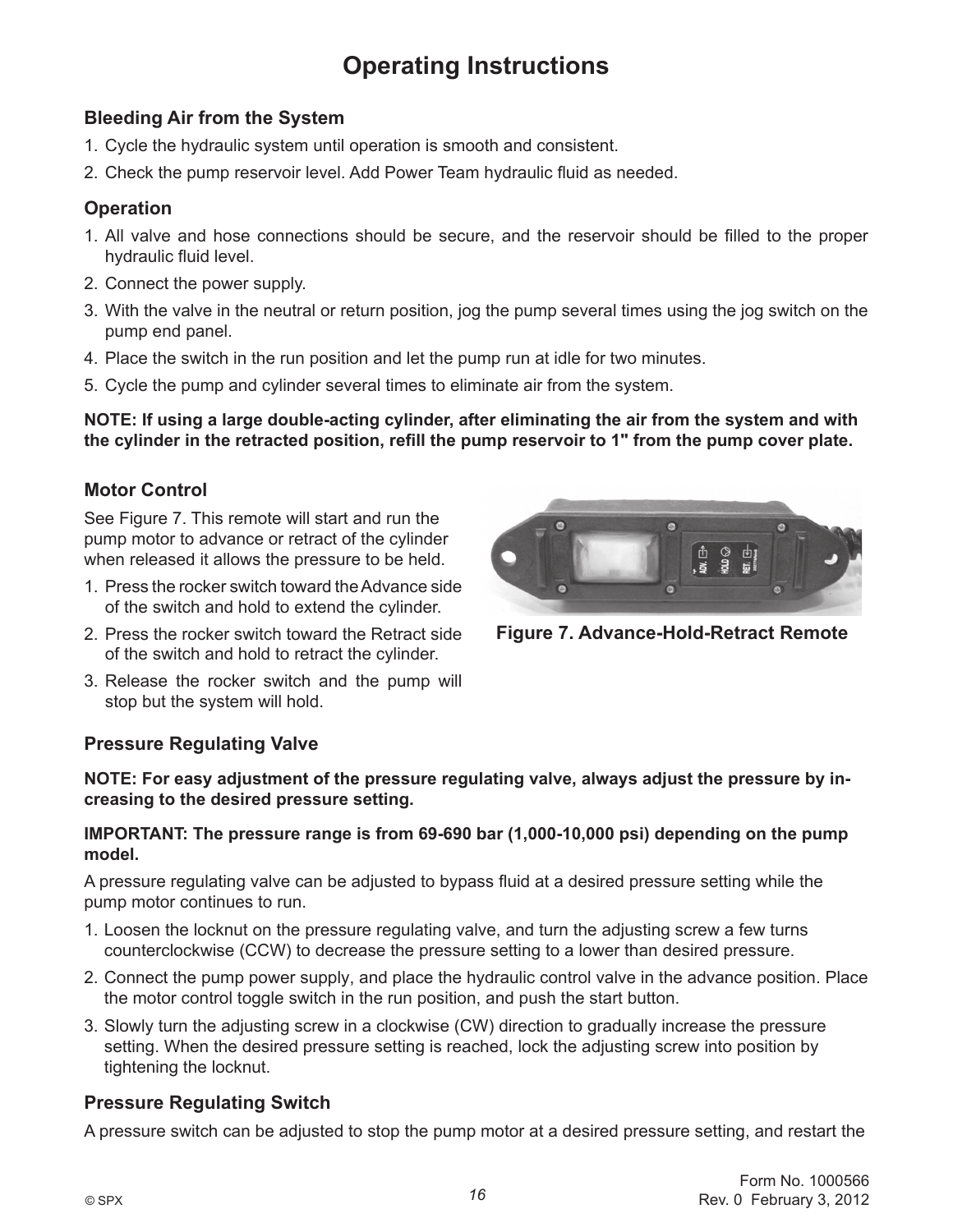motor when the pressure falls below that setting.

It is recommended that a pressure switch be used with a pressure regulating valve to insure accuracy when setting a maximum bar (psi) level. A pressure switch alone will break the motor's energy supply at a selected setting, but the hydraulic pump will continue building pressure as it slows to a stop. The pressure regulating valve should be set first at the desired maximum pressure. Then, with the pump running at that pressure, back the pressure switch out until the motor stops. As a result, the pressure limit requirement can be held to approximately 20 bar (300 psi).

#### **Adjusting the Pressure Switch Setting**

- 1. Connect the pump power supply, and place the control valve in the advance position. Set the motor control toggle switch on run.
- 2. Loosen the Locknut on the pressure switch. Slowly turn the pressure switch adjusting screw in a counterclockwise (CCW) direction, decreasing the pressure switch setting until the pump motor shuts off. Tighten the locknut to lock the adjusting screw.
- 3. See Figure 8. Release the hydraulic pressure. Move the control valve to advance again and check the pressure setting. It may be necessary to make a second adjustment.



**Figure 8. Manifold Pressure Switch**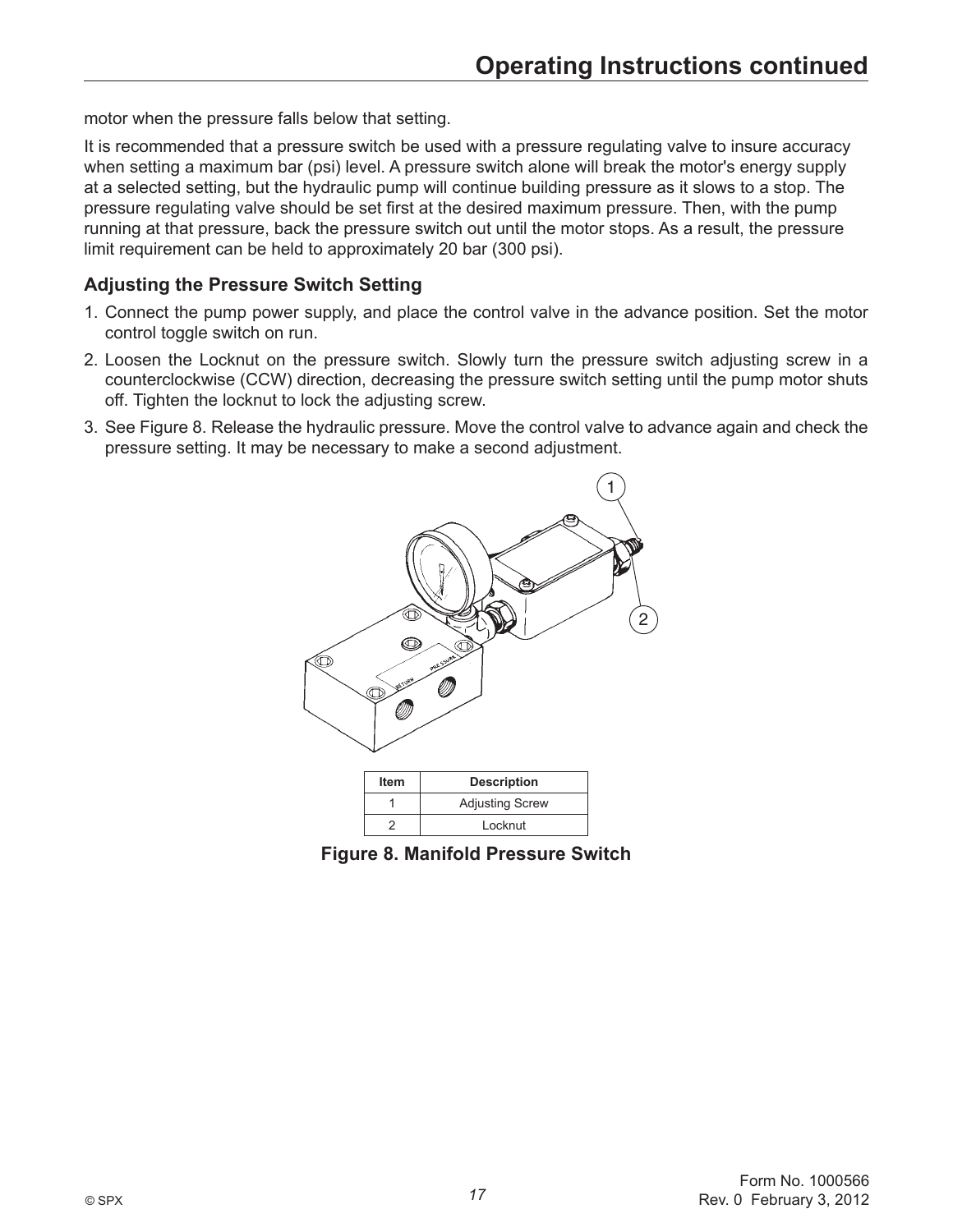## **Performance Specifications**

The information in the following charts can be used as a basis to determine if the system is performing as expected during operation.

| Pump         | <b>RPM</b>  | Amp Draw at<br>$690$ bar (10,000<br>psi) (230V) | Amp Draw at<br>690 bar (10,000<br>psi) (460V) | dBa at Idle<br>and 690 bar<br>$(10,000 \text{ psi})$ |
|--------------|-------------|-------------------------------------------------|-----------------------------------------------|------------------------------------------------------|
| <b>PQ120</b> | 1.425-1.725 | 10.5                                            | 5.3                                           | 73–78                                                |

#### **Table 3 Drive Unit Requirements**

| Pump                                                             | <b>Max. Pressure</b><br>Output bar (psi) | Fluid Delivery** (cu. in./min. @) |                              |                     |                                 |                                  |                                   |
|------------------------------------------------------------------|------------------------------------------|-----------------------------------|------------------------------|---------------------|---------------------------------|----------------------------------|-----------------------------------|
|                                                                  |                                          | $0 \text{ bar} (0 \text{ psi})$   | 7 bar<br>$(100 \text{ psi})$ | 50 bar<br>(700 psi) | 70 bar<br>$(1,000 \text{ psi})$ | 345 bar<br>$(5,000 \text{ psi})$ | 690 bar<br>$(10,000 \text{ psi})$ |
| <b>PQ120</b>                                                     | 690 bar<br>(10,000 psi)                  | 775                               | 430                          | 190                 | 160                             | 130                              | 120                               |
| $\ast$ Tynical delivery Actual flow varies with field conditions |                                          |                                   |                              |                     |                                 |                                  |                                   |

<sup>\*\*</sup> Typical delivery. Actual flow varies with field conditions.

**Table 4 Fluid Pressure Chart**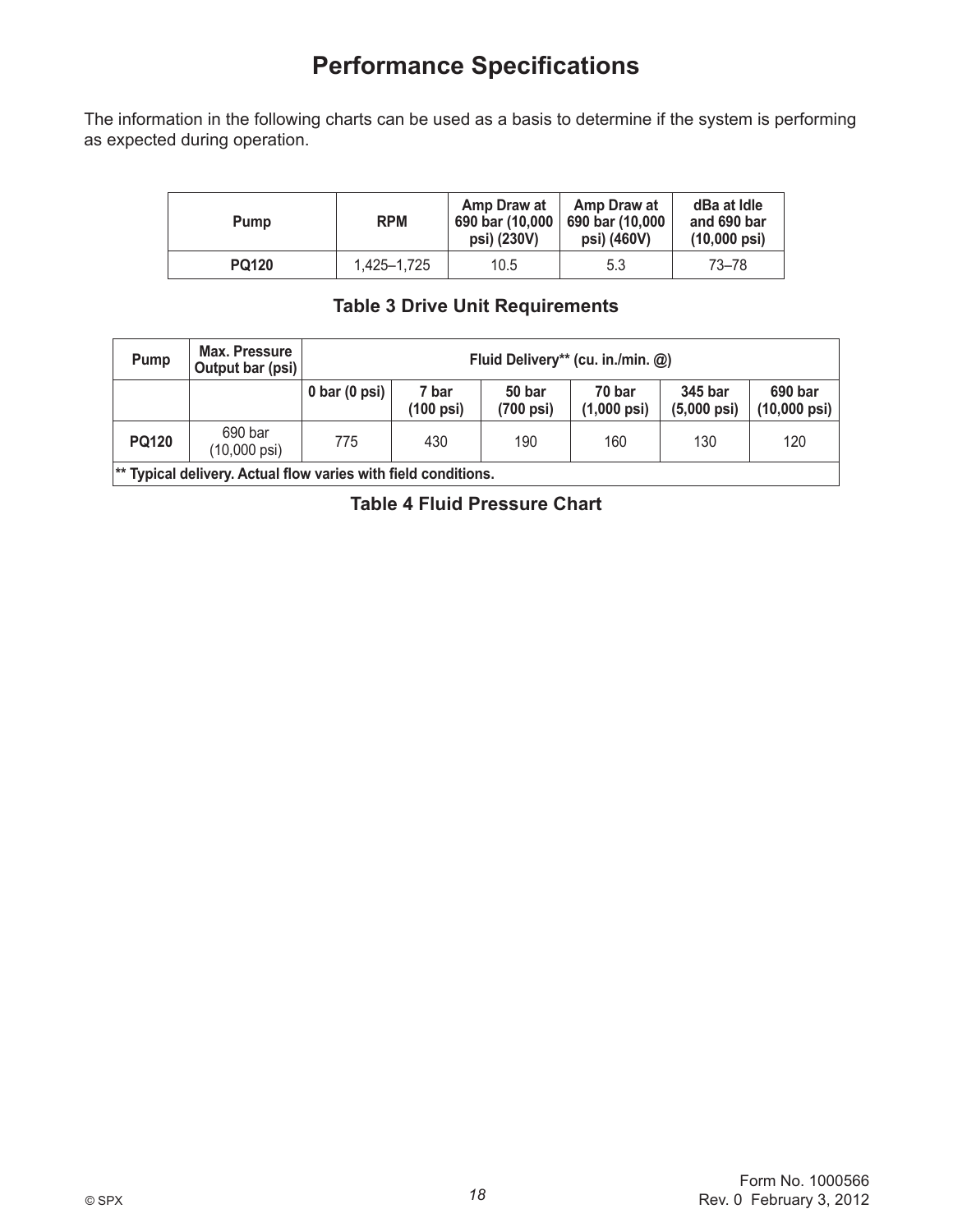## **General Maintenance**

#### **WARNING:**



- **Disconnect the unit from the power supply before performing maintenance or repair procedures.**
- Repairs and maintenance are to be performed in a dust-free area by a qualified **technician.**

#### **System Evaluation**

The components of your hydraulic system — cylinders, pumps, hoses, and couplings — all must be:

- Rated for the same maximum operating pressure.
- Correctly connected.
- $\cdot$  Compatible with the hydraulic fluid used.

A system that does not meet these requirements can fail, possibly resulting in serious injury. If you are in doubt about the components of your hydraulic system, contact Power Team Technical Support.

#### **Inspection**

Keep a dated and signed inspection record of the equipment. Before each use, the operator or other designated personnel should visually inspect for the following conditions:

- Cracked or damaged cylinder.
- Excessive wear, bending, damage, or insufficient thread engagement.
- Leaking hydraulic fluid.
- Scored or damaged piston rod.
- Incorrectly functioning or damaged heads and caps.
- Loose bolts or cap screws.
- Damaged or incorrectly assembled accessory equipment.
- Modified, welded, or altered equipment.
- Bent or damaged couplers or port threads.

#### **Periodic Cleaning**

**WARNING: Contamination of the hydraulic fluid could cause the valve to malfunction. Loss of the load or personal injury could result.**

Establish a routine to keep the hydraulic system as free from debris as possible.

- Seal unused couplers with dust covers.
- Keep hose connections free of debris. Equipment attached to a cylinder must be kept clean.
- Keep the breather-hole in the filler cap clean and unobstructed.
- Use only Power Team hydraulic fluid. Replace hydraulic fluid as recommended, or sooner if the fluid becomes contaminated. Never exceed 300 hours of use between fluid changes.

#### **Hydraulic Fluid Level**

- 1. Check the hydraulic fluid level in the reservoir after each 10 hours of use. The hydraulic fluid should be 25 mm (1 in.) from the pump cover plate when all cylinders are retracted.
- 2. Drain, flush, and refill the reservoir after approximately every 300 hours of use with Power Team hydraulic fluid. The frequency of hydraulic fluid changes will depend upon the general working conditions, severity of use, and the overall cleanliness and care given the pump.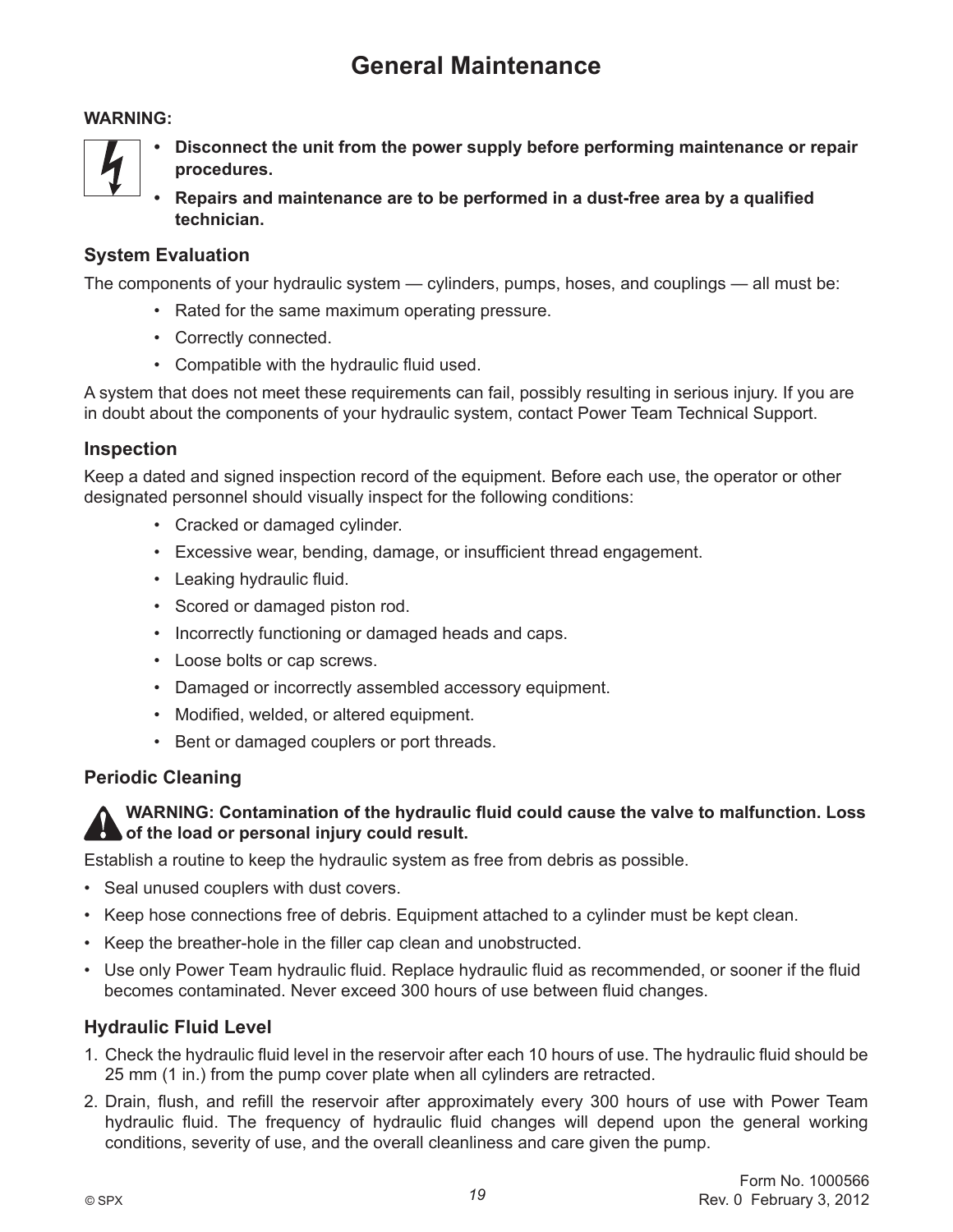#### **Draining and Flushing the Reservoir**

- 1. Clean the pump exterior before the pump interior is removed from the reservoir.
- 2. Remove the fourteen screws that hold the motor and pump assembly to the reservoir.

#### Caution: Do not damage the pump filter or **pressure regulating valves when lifting the pump and motor off the reservoir. See Figure**  9.

- 3. After disposing of the used hydraulic fluid, clean the inside of the reservoir with a suitable flushing oil. Rinse the filter clean.
- 4. Place the pump and motor assembly back onto the reservoir, and secure it with four of the machine screws assembled on opposite

corners of the housing.



**Figure 9. Pump Assembly** 

**IMPORTANT:** The flow control valve MUST be in the neutral position for the following step. If the pump is equipped with a valve that has only an advance or retract position, place the valve in **the advance position and connect a hose to the advance port on the valve. Place the other end**  of the hose into the oil filler plug hole.

- 5. Run the pump for several minutes. Disconnect the motor and pump assembly, and drain and clean the inside of the reservoir.
- 6. Fill the reservoir with Power Team hydraulic fluid. Place the pump and motor assembly (with gasket) on the reservoir with the fourteen machine screws. Tighten the machine screws securely and evenly.

### **Adding Hydraulic Fluid to the Reservoir**

- 1. The cylinder(s) must be fully retracted, and the power supply must be disconnected when adding hydraulic fluid to be reservoir.
- 2. Clean the entire area around the filler plug. Remove the filler plug and insert a clean funnel with a filter.
- 3. Use only Power Team hydraulic fluid AW 46 47 cSt @ 38°C (215 SUS @ 100°F). If low temperature requirements are needed, use hydraulic fluid 5.1 cSt  $@$  100°C (451 cSt  $@$  -40°C). The fluid level should come to within 25 mm (1 in.) of the pump cover plate with all cylinders retracted.

#### **Sound Reduction - Electrically Powered Motor**

The electrically powered hydraulic pump operates below maximum OSHA noise limitation. If further sound reduction is desired, any of the following options will help reduce the sound level.

1. Install a pressure switch to automatically shut off the motor when maximum pressure is reached (holding cycle).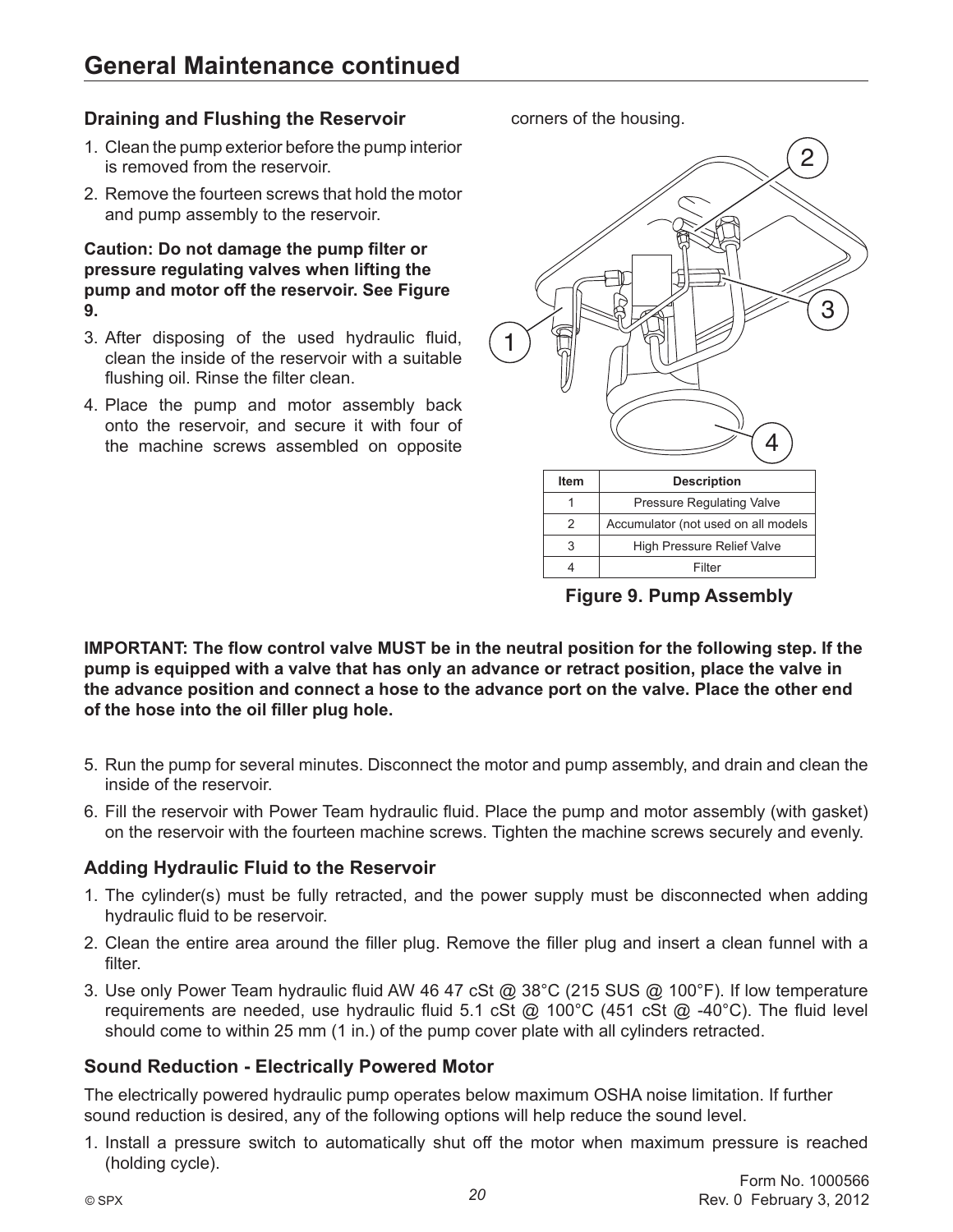2. Contact Power Team Hydraulic Technology technical support for products more suitable to your application.

#### **Hose Connections**



CAUTION: To prevent personal injury from leaking hydraulic fluid, seal all hydraulic connections with a high-quality, non-hardening, pipe thread sealant.



**IMPORTANT: Sealant tape or non-hardening sealer tape can be used to seal hydraulic** connections if only one layer of tape is used. Apply tape carefully, two threads back, to prevent it from being pinched by the coupler and broken off inside the system. Loose pieces of sealant could travel through the system and obstruct the flow of fluid or cause **jamming of precision-fit parts.** 

### **Storage**

Store the unit in a dry, well-protected area where it will not be exposed to corrosive vapors, dust, or other harmful elements. If a unit has been stored for an extended period of time, it must be thoroughly inspected before it is used.

### **Checking Brushes on Universal Motors**

To help prevent premature failure of the armature, check the brushes periodically:

- 1. Remove the metal brush cover plates.
- 2. Remove the brush holder caps and brush assemblies.
- 3. The brush assemblies must be replaced if they are 4.5 mm (1/8 in.) long or less. See Figure 10.
- 4. Install brush assemblies, brush holder caps, and metal brush cover plates.



**Figure 10. Brush Inspection**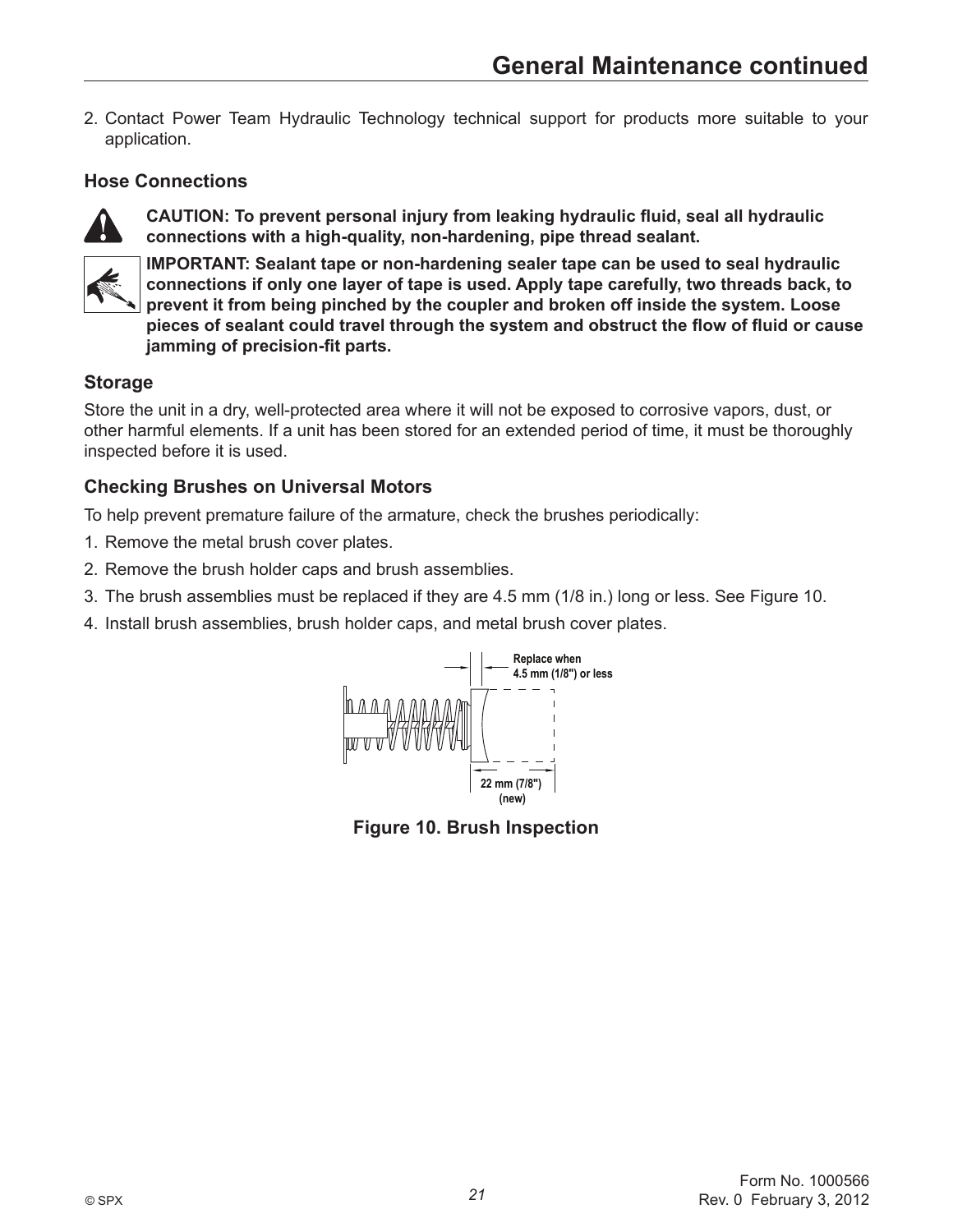## **Troubleshooting Guide**



• Repair work or troubleshooting must be performed by qualified personnel who are **familiar with this equipment.**



**• Disconnect the power supply before removing the electrical cover. Electrical work** should be performed by a qualified electrician.

**• Check for system leaks by using a hand pump to apply pressure to the suspect area.** Watch for leaking fluid and follow it back to its source. Never use your hand or other body parts to check for a possible leak.

*Notes:*

- **·** For a detailed parts list or to locate a Power Team Authorized Hydraulic Service Center, contact your *nearest Power Team facility.*
- Plug the outlet ports of the pump when checking for leakage to determine if the leakage is in the *pump, in the cylinder, or in the tool.*

| <b>Problem</b>      | <b>Cause</b>                                                 | <b>Solution</b>                                              |
|---------------------|--------------------------------------------------------------|--------------------------------------------------------------|
| Motor does not run. | 1. Pump not turned ON.                                       | 1. Flip toggle switch to run position,<br>push start button. |
|                     | 2. Unit is not plugged in.                                   | 2. Plug in unit.                                             |
|                     | 3. No voltage supply.                                        | 3. Check line voltage.                                       |
|                     | 4. Broken lead wire or defective<br>power cord plug.         | 4. Replace defective parts.                                  |
|                     | 5. Defective switches.                                       | 5. Check switches.                                           |
|                     | 6. Defective motor.                                          | 6. Replace motor.                                            |
|                     | 7. Thermal protector switch inside<br>motor housing is open. | 7. Wait for motor to cool before<br>restarting.              |
|                     | 8. Defective starter relay.                                  | 8. Replace defective parts.                                  |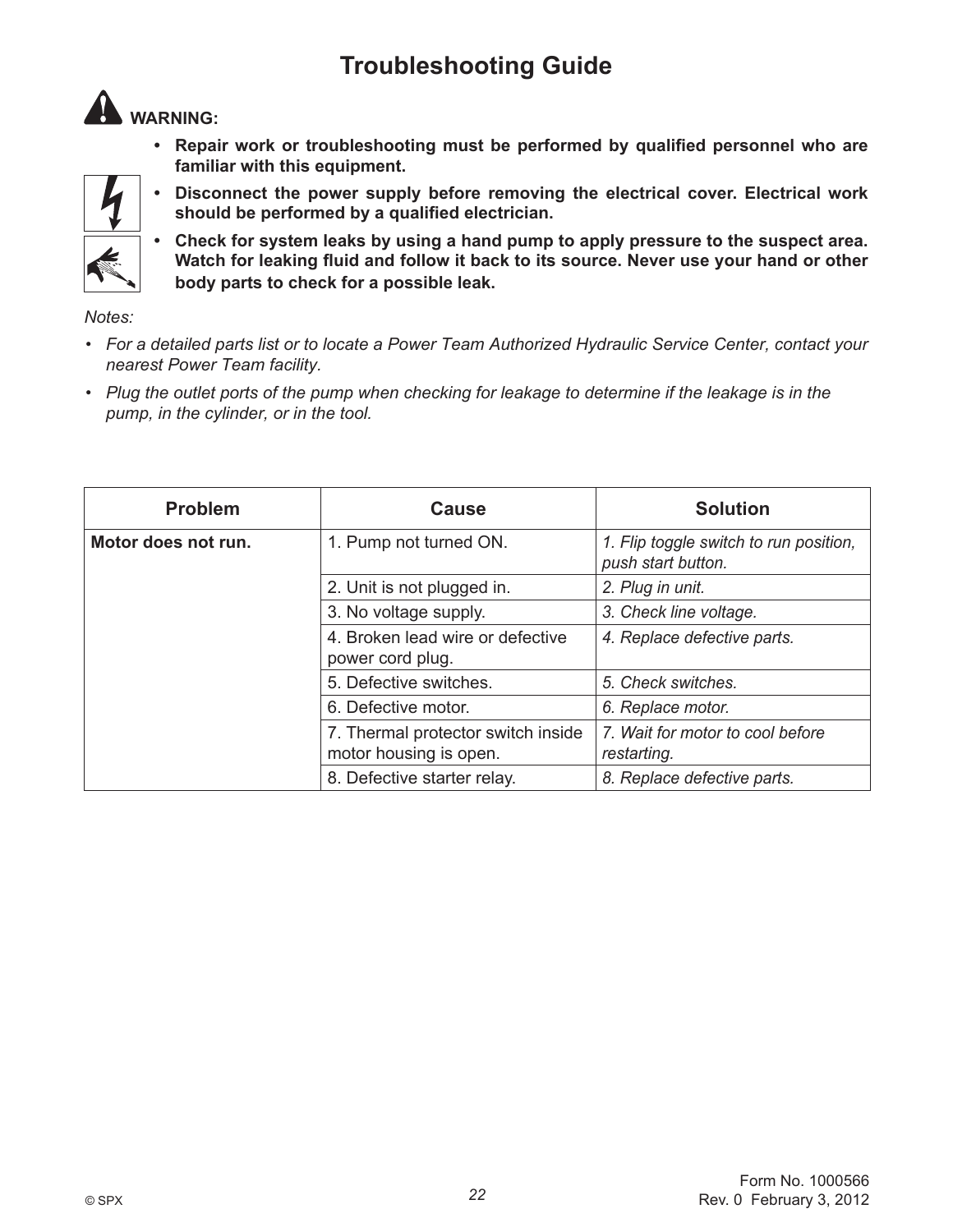| <b>Problem</b>                                                                      | <b>Cause</b>                                                                                       | <b>Solution</b>                                                                                                                                                                                |
|-------------------------------------------------------------------------------------|----------------------------------------------------------------------------------------------------|------------------------------------------------------------------------------------------------------------------------------------------------------------------------------------------------|
| <b>Pump is not delivering</b><br>fluid, or delivers only<br>enough fluid to advance | 1. Fluid level too low.                                                                            | 1. Fill reservoir to within 25 mm (1)<br>in.) of filler plug with all cylinders<br>retracted.                                                                                                  |
| connected components                                                                | 2. Pump needs to be primed.                                                                        | 2. Prime pump.                                                                                                                                                                                 |
| partially or erratically or<br>operation to slow.                                   | 3. Loose-fitting coupler to<br>component.                                                          | 3. Verify quick-disconnect couplings<br>to cylinders are completely coupled.<br>Couplers may need to be replaced<br>because ball check does not<br>stay open due to wear. Bleed the<br>system. |
|                                                                                     | 4. Air leak in suction line.                                                                       | 4. Check and tighten the suction<br>line.                                                                                                                                                      |
|                                                                                     | 5. Debris in pump, or filter<br>plugged.                                                           | 5. Pump filter should be cleaned<br>and if necessary, pump should be<br>dismantled and all parts inspected<br>and cleaned.                                                                     |
|                                                                                     | 6. Fluid bypasses through the<br>double-acting cylinder.                                           | 6. Remove cylinder; cap hoses.<br>Check pump and valve for leaks.                                                                                                                              |
|                                                                                     | 7. Cold fluid or fluid too heavy.<br>(Hydraulic fluid is of a higher<br>viscosity than necessary.) | 7. Drain, flush, and refill reservoir<br>using a lighter weight fluid. Refer to<br>General Maintenance section.                                                                                |
|                                                                                     | 8. External relief valve or low<br>pressure unloading valve out of<br>adjustment.                  | 8. Refer to Adjusting the Pressure<br>Regulating Valve.                                                                                                                                        |
|                                                                                     | 9. Power unit/reservoir capacity<br>is too small for the size of the<br>cylinder(s) used.          | 9. Use smaller cylinder(s) or larger<br>reservoir.                                                                                                                                             |
|                                                                                     | 10. Defective directional valve.                                                                   | 10. Inspect all parts carefully and<br>replace if necessary.                                                                                                                                   |
|                                                                                     | 11. Sheared drive shaft key(s).                                                                    | 11. Replace.                                                                                                                                                                                   |
|                                                                                     | 12. Motor rotating in wrong<br>direction.                                                          | 12. Reverse rotation.                                                                                                                                                                          |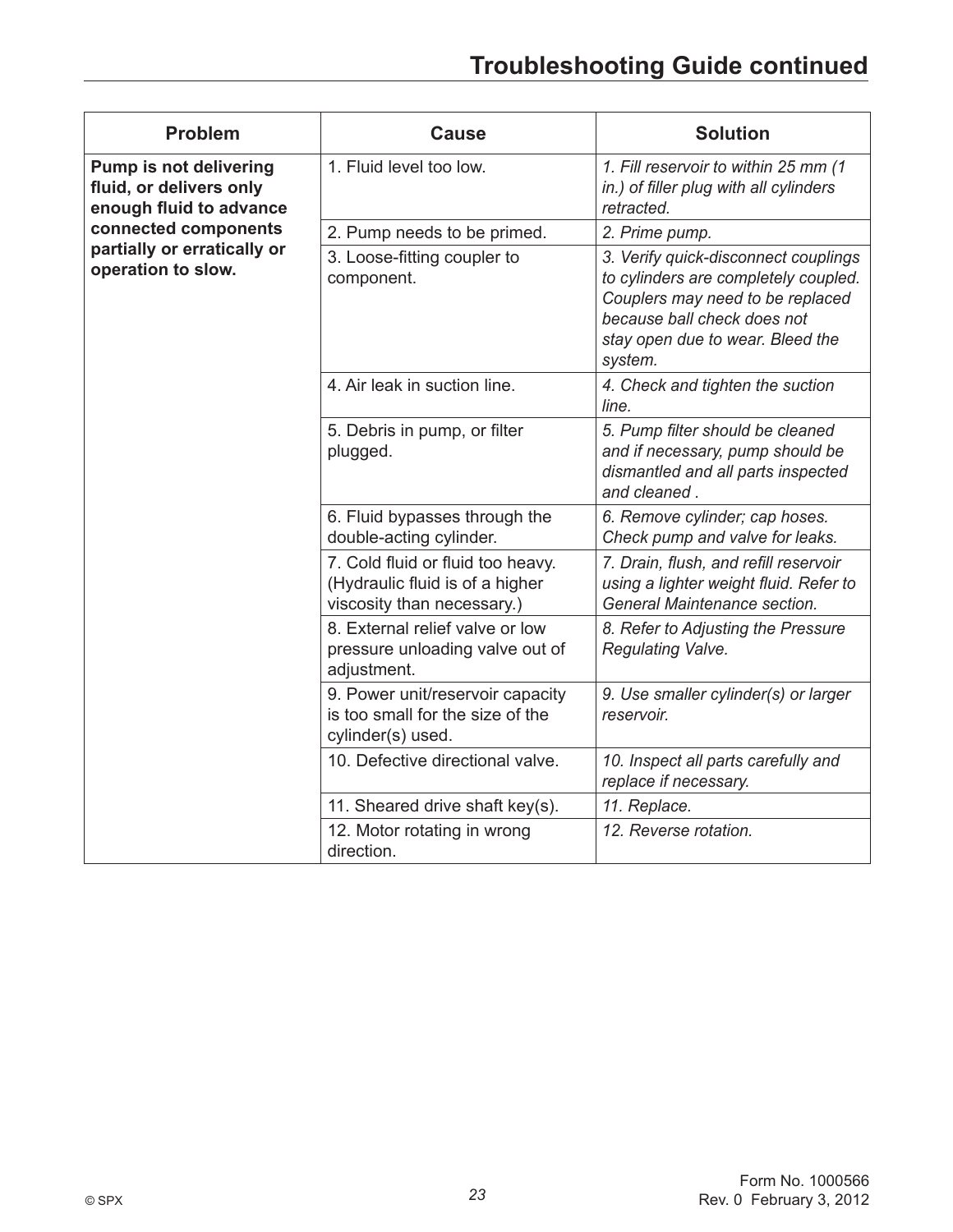## **Troubleshooting Guide continued**

| <b>Problem</b>                                        | <b>Cause</b>                                                                                                                                                                                                                                                                                                                                                                                         | <b>Solution</b>                                                                                                                                                               |
|-------------------------------------------------------|------------------------------------------------------------------------------------------------------------------------------------------------------------------------------------------------------------------------------------------------------------------------------------------------------------------------------------------------------------------------------------------------------|-------------------------------------------------------------------------------------------------------------------------------------------------------------------------------|
| Pump builds pressure but<br>cannot maintain pressure. | 1. Check to see if there are any<br>external leaks. If no fluid leakage<br>is visible, the problem is internal.<br>If using a double-acting cylinder,<br>remove it from the system to<br>insure that the leak is not in the<br>ram.                                                                                                                                                                  | 1. Seal leaking pipe fittings with pipe<br>sealant.                                                                                                                           |
|                                                       | 2. To test for a leaking valve,<br>lift the pump from the reservoir<br>keeping filter in the fluid. By<br>removing the drain line it is<br>possible to see the fluid leaking<br>from the valve. If the valve is not<br>leaking, one of the internal check<br>valves could be leaking. Refer to<br>the note concerning checking for<br>fluid leaks at the beginning of this<br>troubleshooting guide. | 2. Clean, reseat or replace valve<br>parts If the internal check valve(s)<br>are leaking, the pump must be<br>dismantled and the seat areas<br>repaired, balls replaced, etc. |
|                                                       | 3. Check for sheared key.                                                                                                                                                                                                                                                                                                                                                                            | 3. Replace as needed.                                                                                                                                                         |
|                                                       | 4. Leaking pressure switch seal.                                                                                                                                                                                                                                                                                                                                                                     | 4. Replace pressure switch seal.                                                                                                                                              |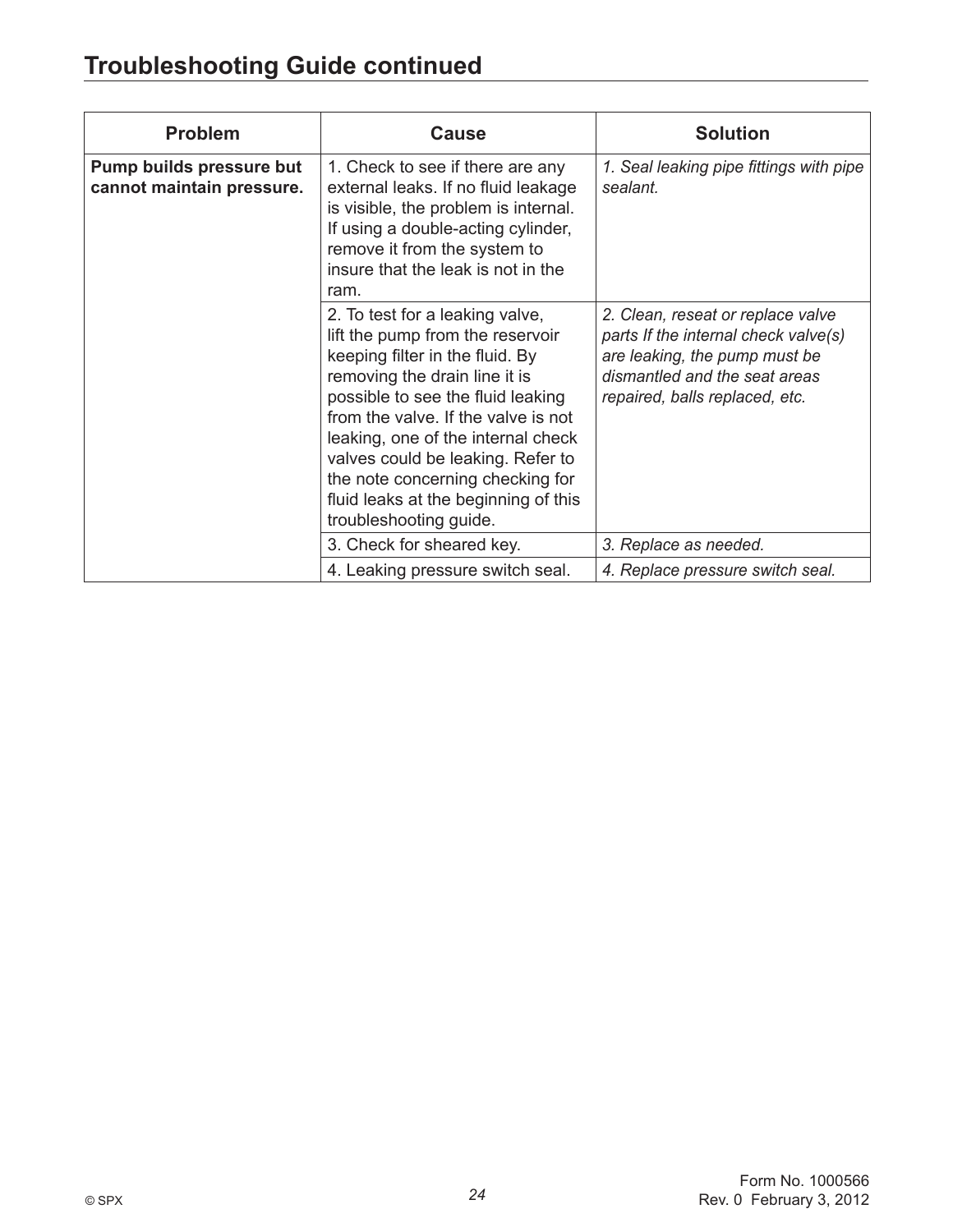| <b>Problem</b>           | <b>Cause</b>                                                                                                           | <b>Solution</b>                                                                                                                                                                                                                                                                                                                                                                     |
|--------------------------|------------------------------------------------------------------------------------------------------------------------|-------------------------------------------------------------------------------------------------------------------------------------------------------------------------------------------------------------------------------------------------------------------------------------------------------------------------------------------------------------------------------------|
| Pump will not build full | 1. Faulty pressure gauge.                                                                                              | 1. Calibrate gauge.                                                                                                                                                                                                                                                                                                                                                                 |
| pressure.                | 2. Check for external leakage.                                                                                         | 2. Seal any faulty pipe fitting with<br>pipe sealant.                                                                                                                                                                                                                                                                                                                               |
|                          | 3. Check the relief valve setting;<br>check the external pressure<br>regulator.                                        | 3. Lift the pump from the reservoir<br>keeping the filter immersed in fluid.<br>Note the pressure reading when<br>the relief valve begins to open up. If<br>functioning normally, it should start<br>to leak off at relief valve pressure.<br>Remove the cylinder from the pump.<br>If the pump builds full pressure, the<br>cylinder is defective.                                 |
|                          | 4. Look for internal leakage in<br>double-acting cylinders.                                                            | 4. Remove cylinder from pump. If<br>pump builds full pressure, cylinder is<br>defective.                                                                                                                                                                                                                                                                                            |
|                          | 5. Check for leaks in the valve.                                                                                       | 5. Clean and reseat parts.                                                                                                                                                                                                                                                                                                                                                          |
|                          | 6. Valve seat may be damaged.<br>Check for fluid coming out the<br>return line (2-way valve).                          | 6. Replace the valve seat stem or<br>reseat pump body seat.                                                                                                                                                                                                                                                                                                                         |
|                          | 7. Valve shear seals or o-rings<br>may be damaged. Check for fluid<br>coming out the return line (3-way,<br>$4$ -way). | 7. Replace shear seals and/or<br>o-rings in valve section.                                                                                                                                                                                                                                                                                                                          |
|                          | 8. Valve rotor lapped surface<br>may be damaged (3-way, 4-way<br>manual valves).                                       | 8. Lap surface or replace rotor.                                                                                                                                                                                                                                                                                                                                                    |
|                          | 9. Inspect the pump for internal<br>leakage.                                                                           | 9. Same procedure as above but<br>look for leaks around the entire<br>inner mechanism. If there are<br>no visible leaks, the low-to-high<br>pressure ball check may be leaking.<br>Remove all parts. Check the end<br>plate body for any damage to<br>the seat area. Clean and reseat<br>if necessary. Inspect the ball for<br>damage and replace if necessary,<br>then reassemble. |
|                          | 10. Sheared key(s).                                                                                                    | 10. Replace.                                                                                                                                                                                                                                                                                                                                                                        |
|                          | 11. High pressure pump inlet or<br>outlet ball checks in the pump are<br>leaking.                                      | 11. Reseat or replace valve head.                                                                                                                                                                                                                                                                                                                                                   |
| Electric motor cuts out. | 1. Insufficient power supply.                                                                                          | 1. Replace.                                                                                                                                                                                                                                                                                                                                                                         |
|                          | 2. Faulty motor and/or thermal<br>protector.                                                                           | 2. Replace.                                                                                                                                                                                                                                                                                                                                                                         |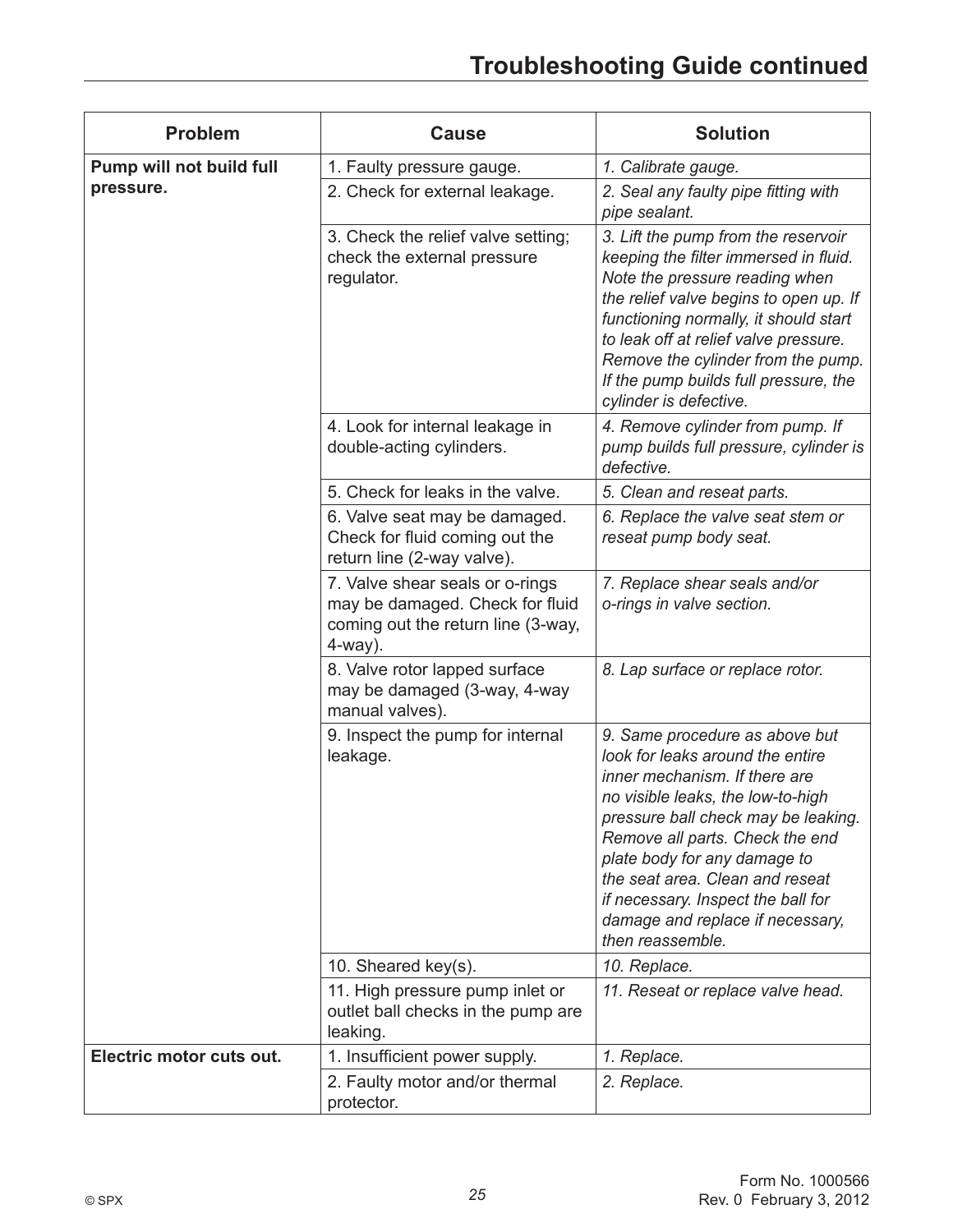## **Troubleshooting Guide continued**

| <b>Problem</b>                     | <b>Cause</b>                                                                                                                                                                                                                                                                               | <b>Solution</b>                                                                                                                                                                                                                           |
|------------------------------------|--------------------------------------------------------------------------------------------------------------------------------------------------------------------------------------------------------------------------------------------------------------------------------------------|-------------------------------------------------------------------------------------------------------------------------------------------------------------------------------------------------------------------------------------------|
| <b>Cylinders will not retract.</b> | 1. Check the system pressure; if<br>the pressure is zero, the control<br>valve is releasing pressure<br>and the problem may be in the<br>cylinder(s), mechanical linkage<br>connected to cylinder(s),<br>mechanical linkage connected to<br>cylinder(s), or quick disconnect<br>couplings. | 1. Check the cylinders for broken<br>return springs and check couplers<br>to insure that they are completely<br>coupled. Occasionally couplers<br>have to be replaced because one<br>check does not stay open in the<br>coupled position. |
|                                    | 2. Defective valve.                                                                                                                                                                                                                                                                        | 2. Test valve operation and inspect<br>parts. Replace if necessary.                                                                                                                                                                       |
| Pump delivers excess fluid         | 1 Relief valve not properly set.                                                                                                                                                                                                                                                           | 1. Adjust the relief valve.                                                                                                                                                                                                               |
| pressure.                          | 2. Check pressure gauge.                                                                                                                                                                                                                                                                   | 2. Calibrate gauge.                                                                                                                                                                                                                       |